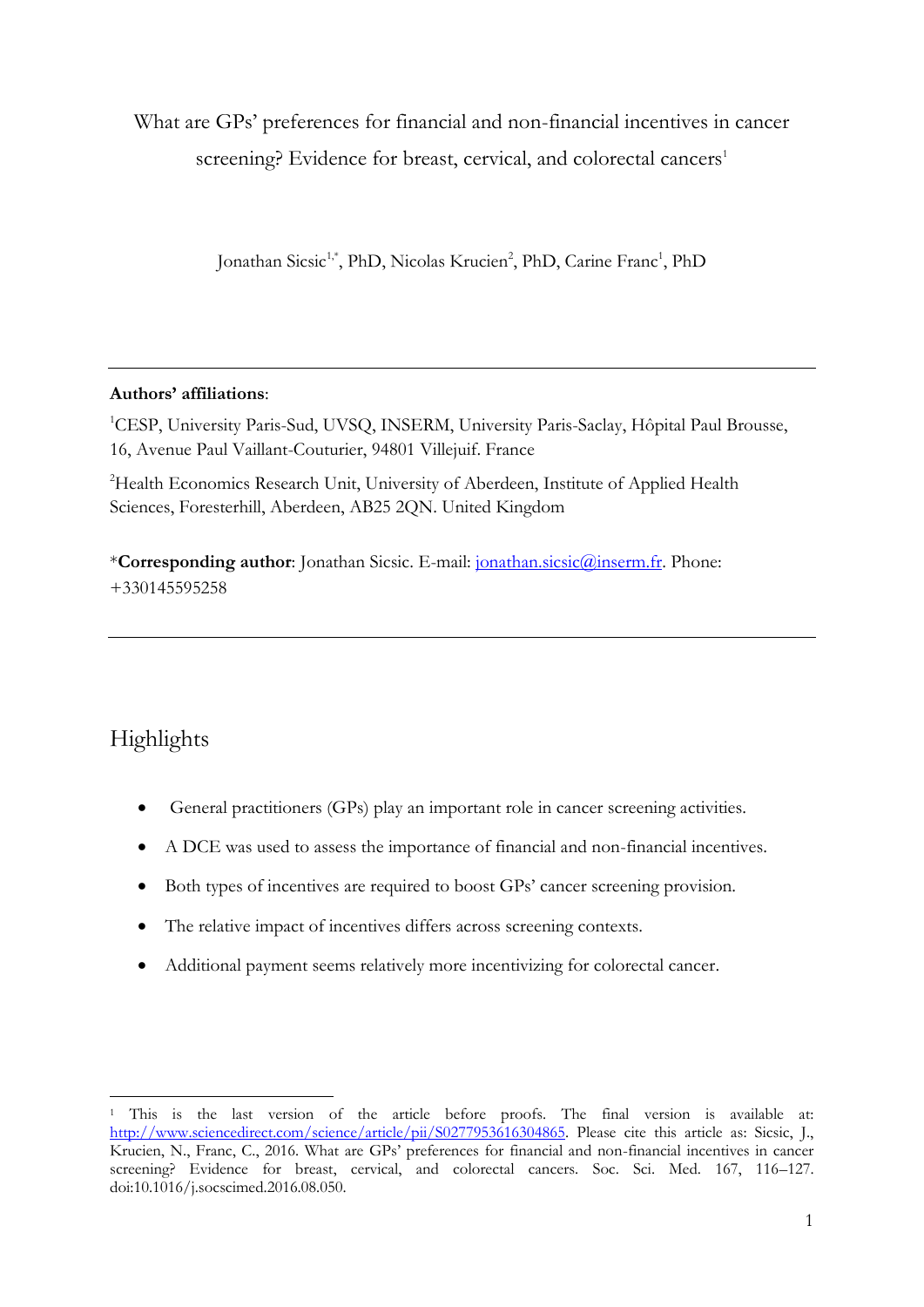#### **ABSTRACT**

General practitioners (GPs) play a key role in the delivery of preventive and screening services for breast, cervical, and colorectal cancers. In practice, GPs' involvement varies considerably across types of cancer and among GPs, raising important questions about the determinants of GPs' implication in screening activities: what is the relative impact of financial and non-financial incentives? Are GPs' preferences for financial and non-financial incentives cancer-specific? Is there preference heterogeneity and how much does it differ according to the screening context? This study investigates the determinants of GPs' involvement in cancer screening activities using the discrete choice experiment (DCE) methodology. A representative sample of 402 GPs was recruited in France between March and April, 2014. Marginal rates of substitution were used to compare GPs' preferences for being involved in screening activities across three types of cancers: breast, cervical, and colorectal. Variability of preferences was investigated using Hierarchical Bayes mixed logit models. The results indicate that GPs are sensitive to both financial and nonfinancial incentives, such as a compensated training and systematic transmission of information about screened patients, aimed to facilitate communication between doctors and patients. There is also evidence that the level and variability of preferences differ across screening contexts, although the variations are not statistically significant on average. GPs appear to be relatively more sensitive to financial incentives for being involved in colorectal cancer screening, whereas they have higher and more heterogeneous preferences for non-financial incentives in breast and cervical cancers. Our study provides new findings for policymakers interested in prioritizing levers to increase the supply of cancer screening services in general practice.

**Keywords**: France; Cancer screening; Discrete choice experiment; Economic incentives; Hierarchical bayes; Mixed logit; Preference heterogeneity.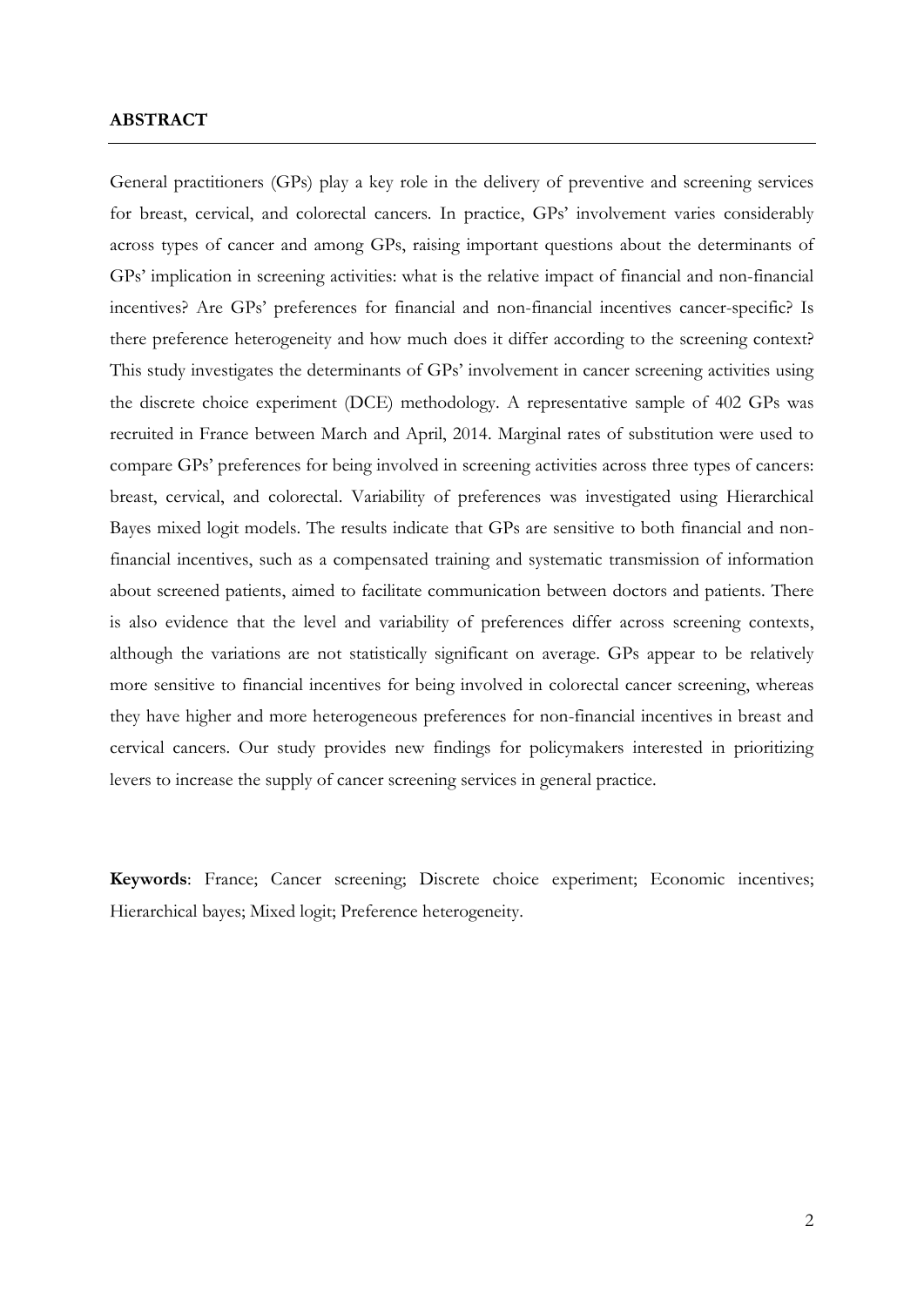## 1. Introduction

Cancer is a major health issue worldwide (WHO, 2008). Preventive care, such as screening, is important for reducing the mortality and burden of cancer (Gellad and Provenzale, 2010; Kerlikowske et al., 1995; Quinn et al., 1999). In many healthcare systems, general practitioners (GPs) play an important role in delivering preventive care and appropriate recommendation for the screening of breast, cervical, and colorectal cancer (Carrieri and Bilger, 2013; Jensen et al., 2012; Weller, 1997). In a study analysing decision-making processes for several cancers among a national sample of US adults, providers such as GPs were cited as the most highly rated information source for initiating screening discussion and recommending screening (Hoffman et al., 2010). However, GPs' involvement in cancer screening varies considerably across types of cancer and among GPs (Federici et al., 2005; Ganry and Boche, 2005). In a representative survey conducted by the French National Institute of Cancer (INCa), GPs reported that they "routinely" check breast, cervical, and colorectal cancer screening in 56%, 45% and 34% of consultations (Bungener et al., 2010). This somewhat low level of screening performance and the betweencancer variability raise important questions about the determinants of GPs' participation in cancer screening activities. For instance, what makes GPs willing to be involved in cancer screening activities? Do GPs differ in their attitudes towards different types of cancer?

Previously, it has been suggested that financial incentives such as pay-for-performance (P4P) would greatly influence GPs' decisions to deliver preventive services for cancer (Armour et al., 2004; Town et al., 2005). For instance, in France, GPs earn financial bonuses in addition to their fee-for-service (FFS) remuneration if they reach (or draw closer to) a target rate of 80% of women aged between 50 and 74 years having been screened for breast cancer in the past two years. In France, GPs are mostly paid on a FFS base whereas in the Scandinavian countries and in the UK, doctors are primarily paid through a per capita mechanism. The latter has been shown to be more favorable to the supply of prevention while FFS provides no incentive to supply preventive care if not compensated (Franc and Lesur, 2004; Hennig-Schmidt et al., 2011). Economic theory predicts that monetary incentives may induce optimal provision of healthcare services but the empirical analyses show mixed results (Eijkenaar et al., 2013; Mannion and Davies, 2008) and nonsignificant results for preventive care (Kiran et al., 2014; Li et al., 2014; Sicsic and Franc, 2016). Initially, the low performance of P4P has been explained by inadequate level of financial incentives (Town et al., 2005) and their temporal nature, as prevention may have long or mid-term returns of investment. Indeed, P4P remuneration is based on an annual measure of GPs' activity in terms of cancer screening provision, whereas the benefits of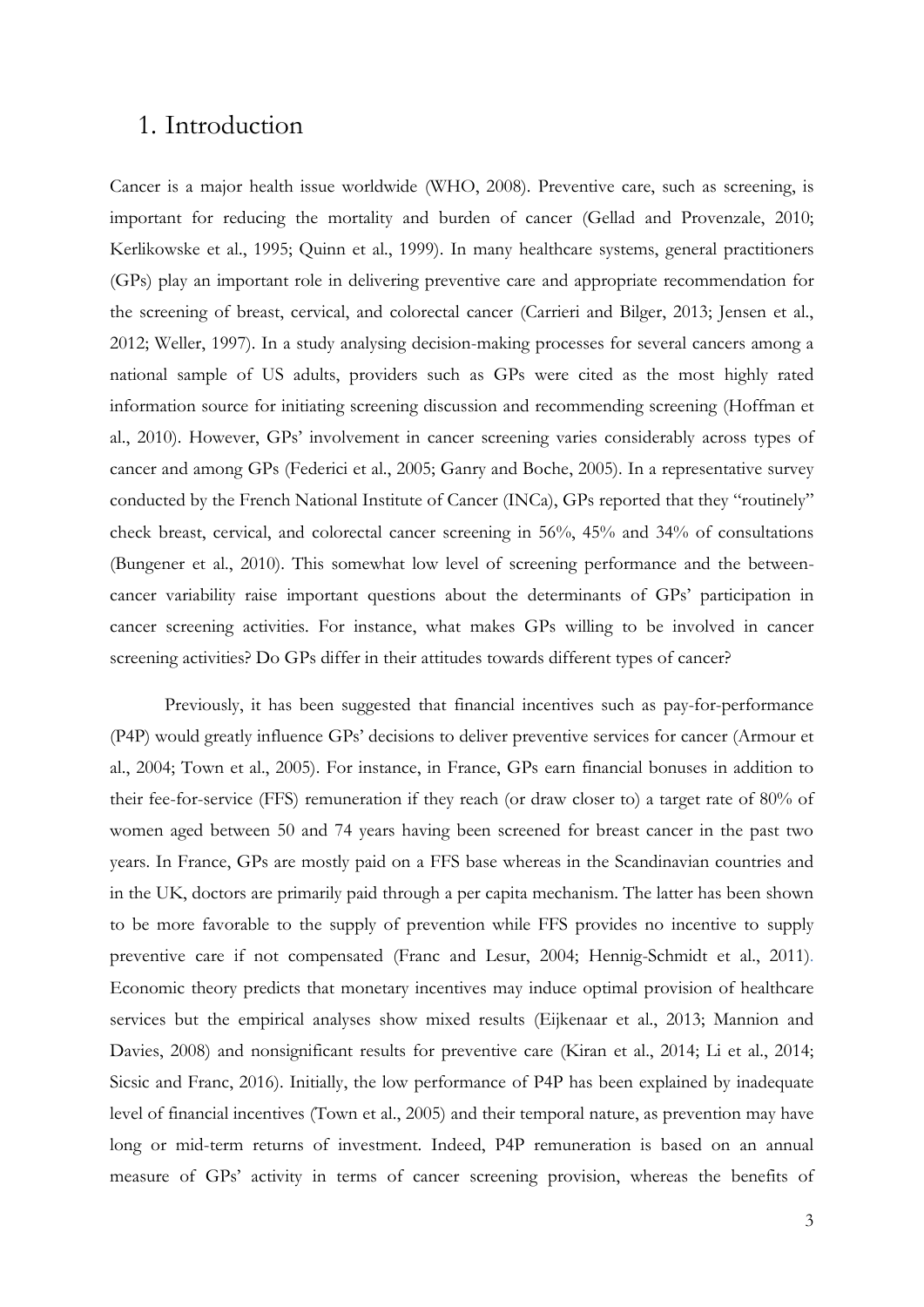screening are expected in much longer term. Other studies have suggested potential unintended consequences of financial incentives, particularly the crowding out of doctors' intrinsic (nonfinancial) motivations by extrinsic (financial) rewards (Janus, 2010; Sicsic et al., 2012), which may contribute to explain the low impact of P4P on GPs' prevention activities.

Other non-financial factors are likely to play a significant role in GPs' decisions regarding cancer screening. These non-financial factors include physicians training, receiving feedback, and assistance from other non-health professionals (McIlfatrick et al., 2013; Sabatino et al., 2008). Previous studies investigated doctors' preferences for key job attributes concerning location choices in general practice by focusing on the role of both pecuniary and non-pecuniary incentives (Günther et al., 2010; Holte et al., 2015; Scott, 2001). Holte et al (2015) found that additional income had smaller impact on GPs' choices than improvements in non-monetary attributes such as opportunity for professional development. To the best of our knowledge, there is no similar evidence for the role of pecuniary and non-pecuniary incentives in GPs' preferences for cancer-screening activities.

This study offers to bridge this gap by investigating how GPs trade financial and nonfinancial incentives when making decisions to be involved in screening activities for three types of cancers, namely breast, cervical, and colorectal cancer. For these cancers, the effectiveness of screening is recognized and guidelines are available (Saslow et al., 2012), despite recent debates about the benefits and harms balance for breast cancer screening (Gøtzsche and Nielsen, 2011). A better understanding of how financial and non-financial incentives influence GPs' decisions and interact with each other will help to improve effectiveness, quality, and sustainability of screening programmes. Given the considerable variability in GP's involvement in cancer screening activities, it is important to understand how GPs' preferences differ across both cancers and GPs themselves. We address this issue by investigating heterogeneity in GPs' preferences for cancer screening programmes by fitting Hierarchical Bayes mixed logit models and by comparing preferences across breast, cervical, and colorectal cancers.

In the next section, we summarize the literature on interventions to improve delivery of preventive services and review the French context for cancer screening. In section 3, we present the discrete choice experiment (DCE) survey and the statistical methodology used to respond to the different research questions. The results are presented in section 4 and discussed in section 5.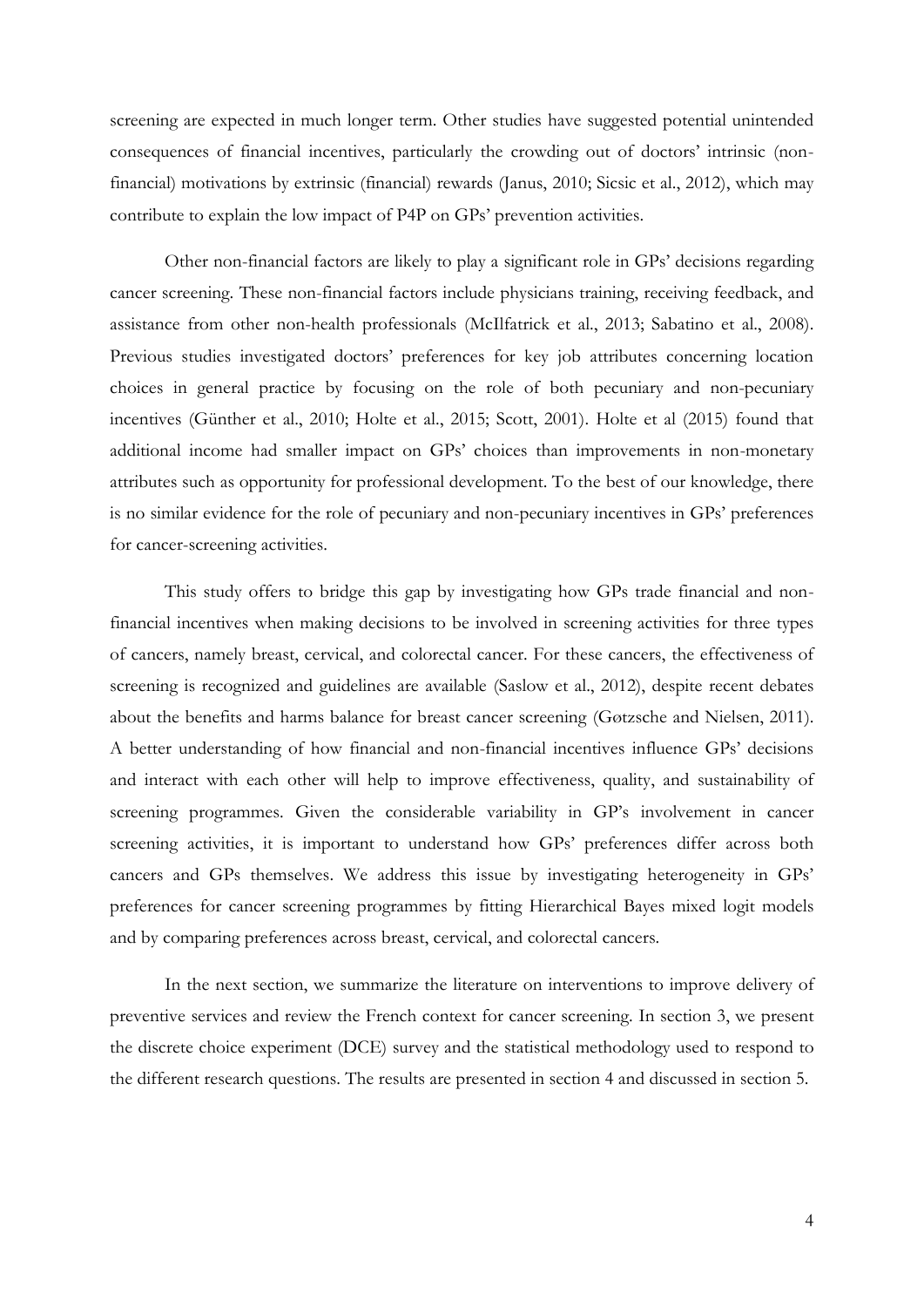### 2. Literature

#### 2.1/Interventions to increase delivery of preventive services

Much of the research to date has focused on evaluating the efficacy of interventions aimed at promoting behaviour change among healthcare providers (Ellis et al., 2005; Grimshaw et al., 2001; Sabatino et al., 2012, 2008; Zapka and Lemon, 2004). In their literature review, Grimshaw et al (2001) found that active interventions, such as reminders and educational outreach, were effective in changing healthcare provider behaviour, whereas less active interventions (e.g. attending conferences, reading medical journals) were not effective. Another study found that no single intervention was effective across the cancer continuum (Ellis et al., 2005). Interventions that were effective in several topic areas included the use of office systems (reminders and prompts), health care provider advice, removal of financial barriers, and multi-component interventions. In their literature review, Sabatino et al (2008) identified ten studies that reported the use of provider assessment and feedback to increase recommendation for breast, cervical, and colorectal cancer screening. They concluded that assessment and feedback interventions produced positive effects in both trainee and non-trainee physician groups but financial incentives alone were not effective. The result was confirmed four years later in an updated literature review (Sabatino et al., 2012).

The conclusions obtained in these various studies, although different, are not necessarily contradictory. It is possible that some screening incentives would act as complements and then their valuation would differ depending on whether they are combined or not. Besides, the context in which the various screenings are enrolled may influence how the incentive is perceived by GPs. It is thus essential to analyze more precisely the French screening context and the role played by the GP in each context.

#### 2.2/The French screening context for cancer

In France, a national program for breast cancer screening has been implemented since 2004: women aged 50-74 years are mailed an invitation to perform a free mammogram (free at the point of use) in a radiological centre. They can choose a doctor (e.g. a GP or a gynaecologist) who will be informed of the results of the mammogram. Thus, referral GPs might not always be informed of the realization of a mammogram by their eligible patients, and this lack of information could constitute a barrier and hinder their involvement in breast cancer screening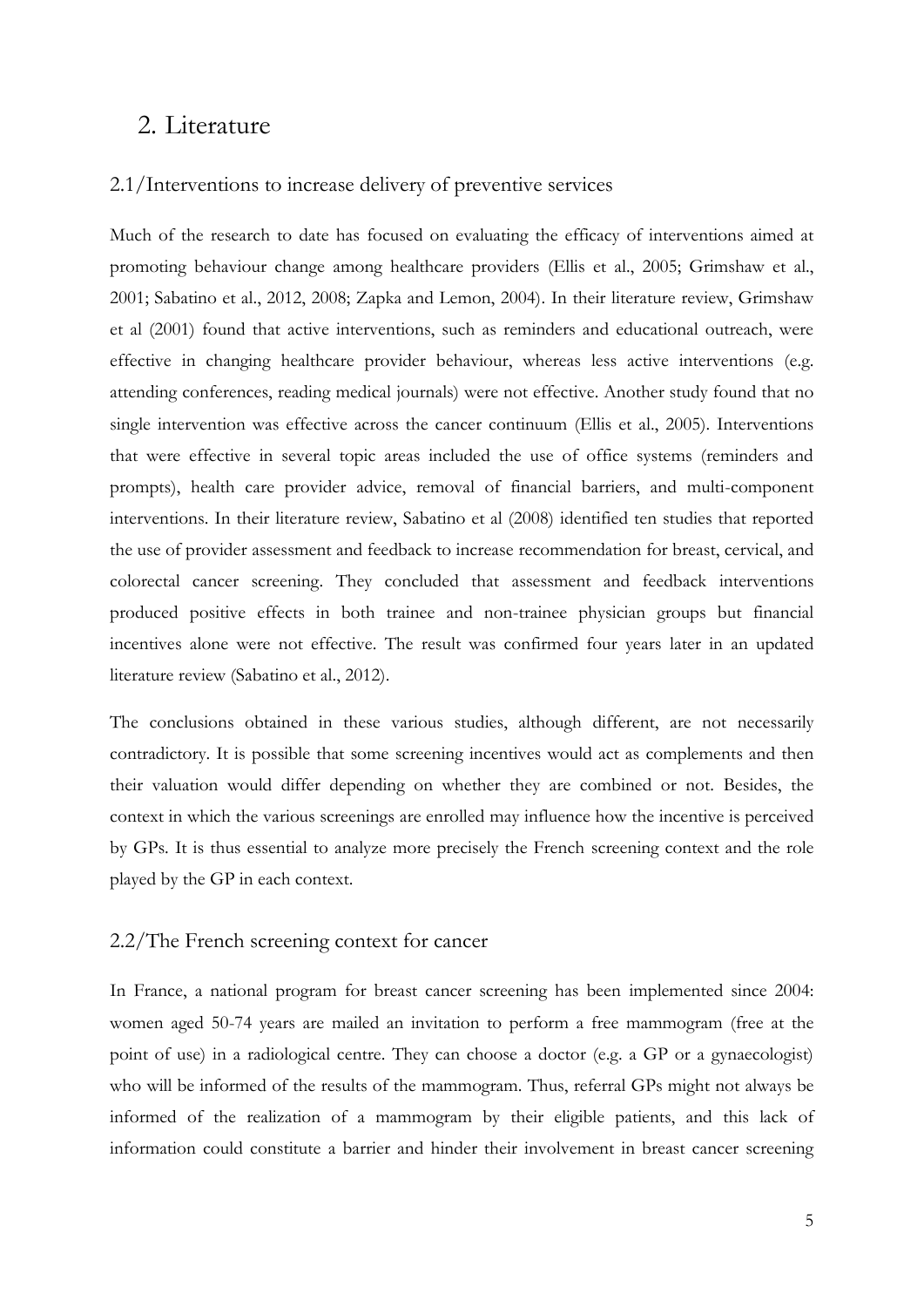(Liberalotto, 2012). Accordingly, systematic communication of the screening results to the referral GP could be one interesting method to promote.

To increase the take-up of colorectal cancer screening, a national program was implemented in 2009: men and women between 50 and 74 years are invited by mail to perform a free faecal occult blood test (FOBT) in a biological centre, and the referral GP should always be informed of the results. The GP takes a leading role in facilitating patient adherence to the national programmes: he/she is supposed to propose the test and explain the modalities of implementation and the consequences in case of positivity. Yet, GPs report being the initiators of a discussion about colorectal cancer screening in less than half of the cases (Bungener et al., 2010). One possible explanation could be related to the time required for its proposal in consultation and explanation of how it works. We assume that GPs could be sensitive to qualified staff assistance and/or additional compensation to offset the effort.

Cervical cancer screening (based on smear tests) has not yet been included in a national program (only experimentations are ongoing). Sociological studies have investigated GPs' opinions and attitudes concerning the effectiveness of experimental programs conducted locally (Liberalotto, 2012). Two main mechanisms implemented by local associations promoting cervical cancers screening were often cited by the GPs: practical training for the implementation of smear tests intended to the GP and the provision of information leaflets to the patient. Even if cervical cancer screening is mostly performed during gynaecologist consultations, GPs' role is recognized by the profession: 45% of GPs declare to routinely check cervical cancer screening, half of which declare that "performing this act is part of [their] job" (Bungener et al., 2010). In this context, a P4P programme was extended to cervical cancer screening in 2012 through the *Rémunénation sur Objectif de Santé Publique* (ROSP).

## 3. Discrete choice experiment

A stated preferences discrete choice experiment (DCE) was conducted to measure GPs' preferences for cancer screening incentives in three different contexts, namely breast, cervical, and colorectal cancer. DCEs are widely used in health to investigate patients, public, and health professionals' preferences for treatments or medical procedures (Clark et al., 2014; de Bekker-Grob et al., 2012). Discrete choice experiments are underpinned by Lancaster's consumer theory (Lancaster, 1966) which assumes that the utility of a product or service is derived from its characteristics (attributes). DCEs ask participants to make choices between several hypothetical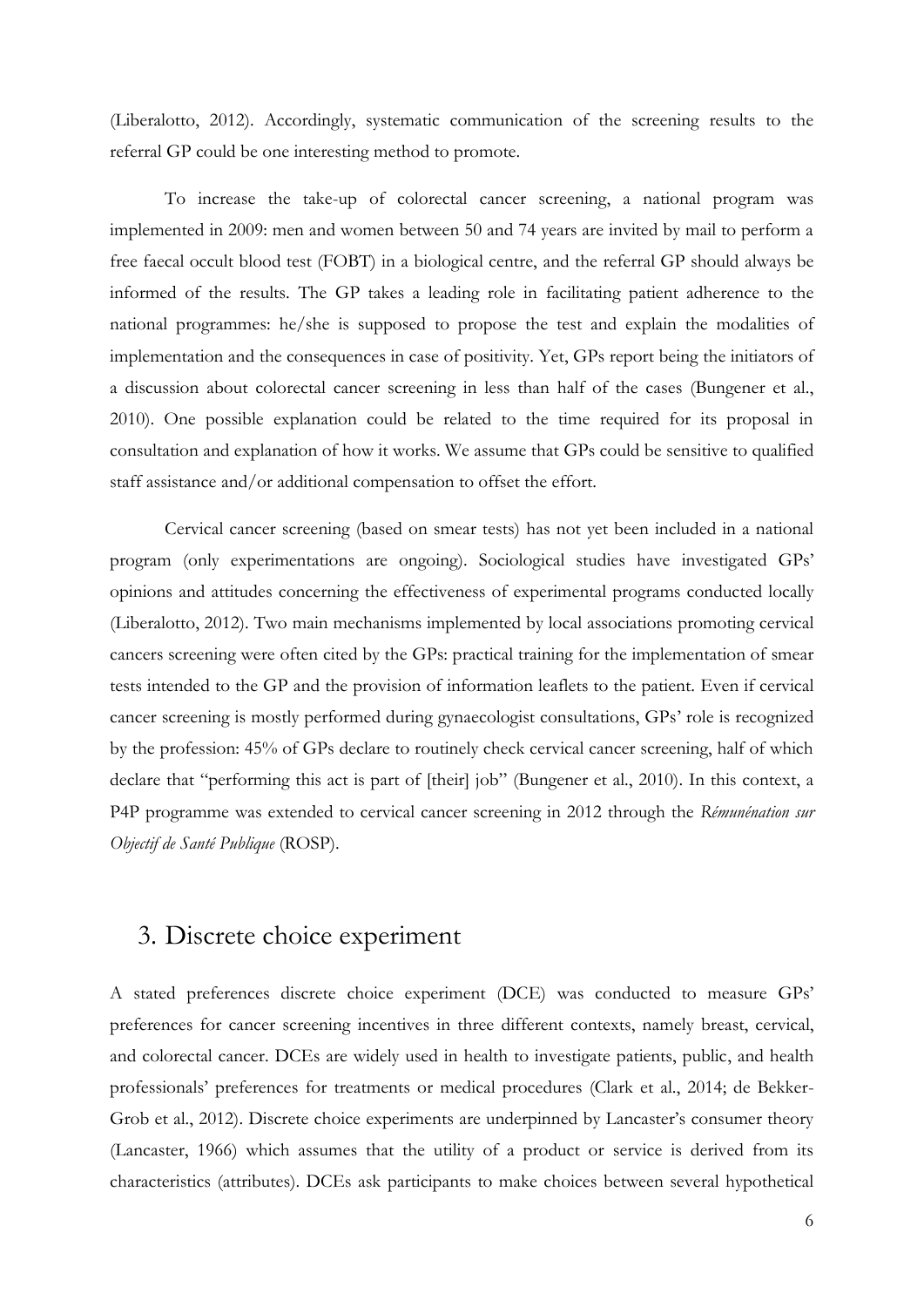scenarios offering different combinations of attributes, in order to infer their preferences for each attribute or combination of attributes, independently. The first step consist in selecting attributes and levels, the second step is choosing an appropriate design for the choice tasks, the third step is sampling respondents and collecting data, and the last step is analysing data using econometric models.

#### 3.1/ Selection of attributes and levels

The selection of attributes and levels was based on a literature review (see section 2) and interviews with ten GPs as well as members of two local structures managing the screening programmes at the departmental level. A thematic analysis of interviews was conducted to determine the most important aspects of screening programmes delivery (e.g. communication of information, skills, rewards) to include in the DCE study. For each cancer screening context, five attributes were selected: the first four attributes were non-financial (or transfers in kind) with two levels and the last attribute was a financial incentive with four levels of payment (see Table 1 for a summary of attributes, and Supplementary file A for a detailed description of attributes).

The Leaflet (*LEAF)* attribute consisted of cancer screening leaflets intended for the patient designed to facilitate doctor-patient communication and transmission of information, in order to possibly improve the screening acceptability and patient adherence. The Leaflet incentive is in line with the results of McIlfatrick et al (2013), i.e. the notion of empowering individuals to take responsibility for their health issues.

The Training (*TRAIN)* attribute was a compensated training for the GP, aimed to improve his/her feelings of autonomy and competence encountered in the doctor-patient relationship and ultimately increase his/her motivation and involvement in cancer screening. This training included the analysis of the difficulties in the implementation of screening, strategies of conviction and practical application, and coordination with other specialists. The training slightly differed according to the screening context, focusing on the benefits/risks of mammography in breast cancer screening, and on the realisation of pap smears in cervical cancer screening.

The Listing (*LIST)* attribute was a bi-annual listing of screened patients destined to the GPs, updated every 6 months, designed to promote GPs' access to information and save time during regular consultations schedules in the process of updating patient's records. According to the results of the literature, we assumed that this incentive might be more valued by GPs in the context of breast and cervical cancers screening, because GPs are not always informed of the results of the test (Liberalotto, 2012).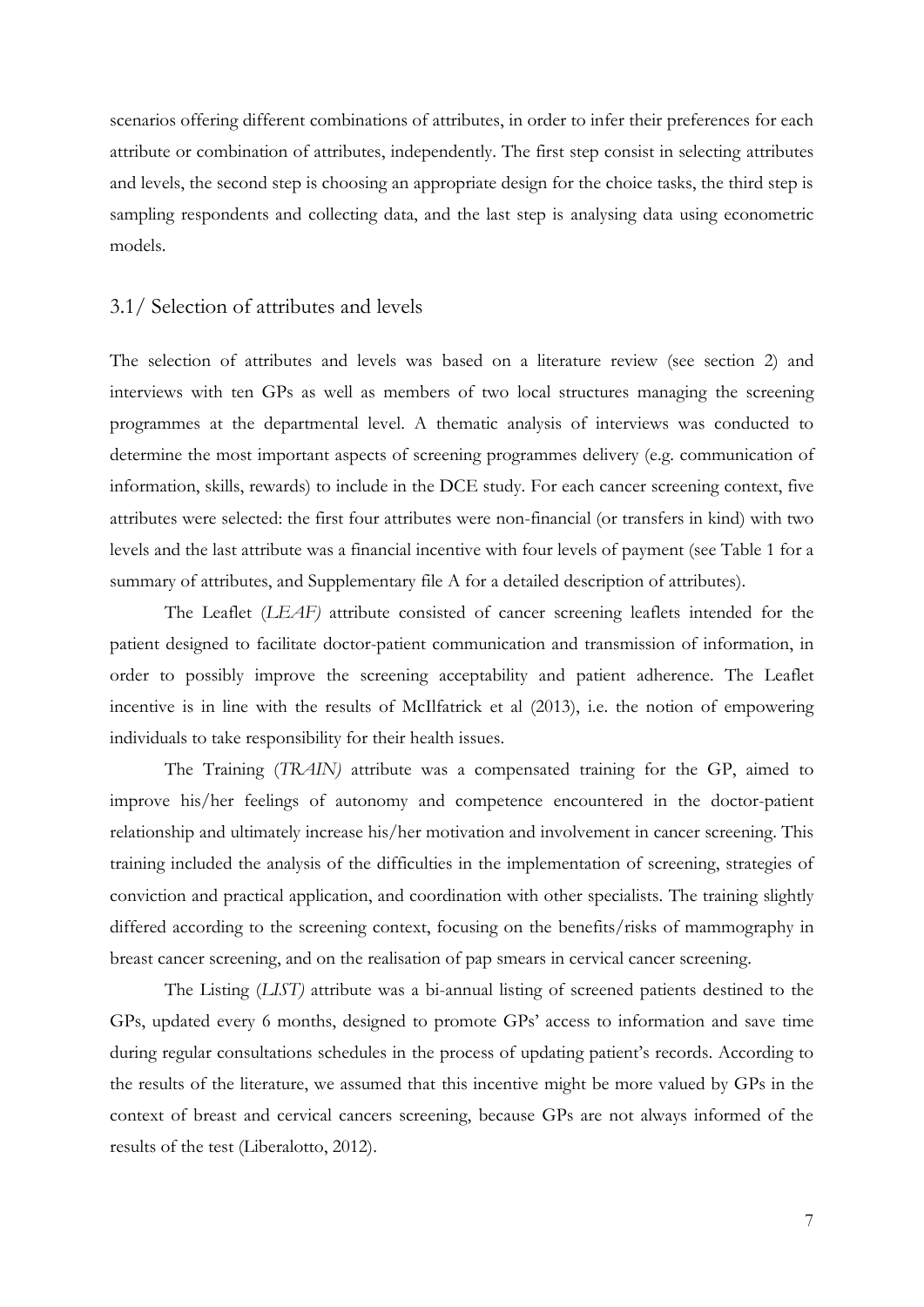The Assistance (*ASSIST)* attribute was a qualified staff assistance designed to help GPs with cancer screening follow-up. It was thought as a 'material' support to doctors who, for instance, could run out of time in their daily practice and/or require additional assistance or technical staff.

The Payment (*PAY)* attribute was a financial device in line with P4P systems. It offered different levels of additional remuneration as a percentage increase of the year fees (0%, 1%, 3%, 5%) based on reaching a specific target of screened patients, patients for which the doctor was the referral GP. We chose the same targets as proposed by the National Health Authority (HAS, France's equivalent to NICE in the UK), i.e. 80% for breast and cervical cancer screening, and 50% for colorectal cancer screening.

Assuming the majority of GPs would prefer receiving support for promoting cancer screening, we expected all 5 attributes to have significant and positive effects on GPs' decisions. For example, offering training (*TRAIN*) would increase the probability of GPs being involved in cancer screening programmes.

#### 3.2/ Design of the choice tasks

We used NGENE software (ChoiceMetrics) to generate a 12 choice tasks D-efficient design (94% D-efficiency) with non-informative (null) priors and allowing estimation of all main effects as well as two pre-specified interactions effects (*LEAF* x *PAY; ASSIST* x *LIST)* that were judged particularly relevant following previous interviews with GPs*.* We wanted to investigate a potential interaction effect between the Leaflet and the Payment, because providing and explaining leaflets to patients is time consuming and then GPs would need to be compensated for the income loss due to immediate decrease in their productivity. Despite this initial opportunity cost, GPs may be willing to provide leaflets for free (i.e., without needing a final compensation) because it can be seen as an investment that would help GPs save time during future consultations by empowering (or enabling) patients.

The second interaction effect between the Assistance and the Listing was motivated by the assumption that Listing might be more valued when accompanied with trained staff to help identify and raise the awareness of individuals not up to date with their screening. Conversely, Assistance might be more valuable if combined with up-to-date information about screening achievement.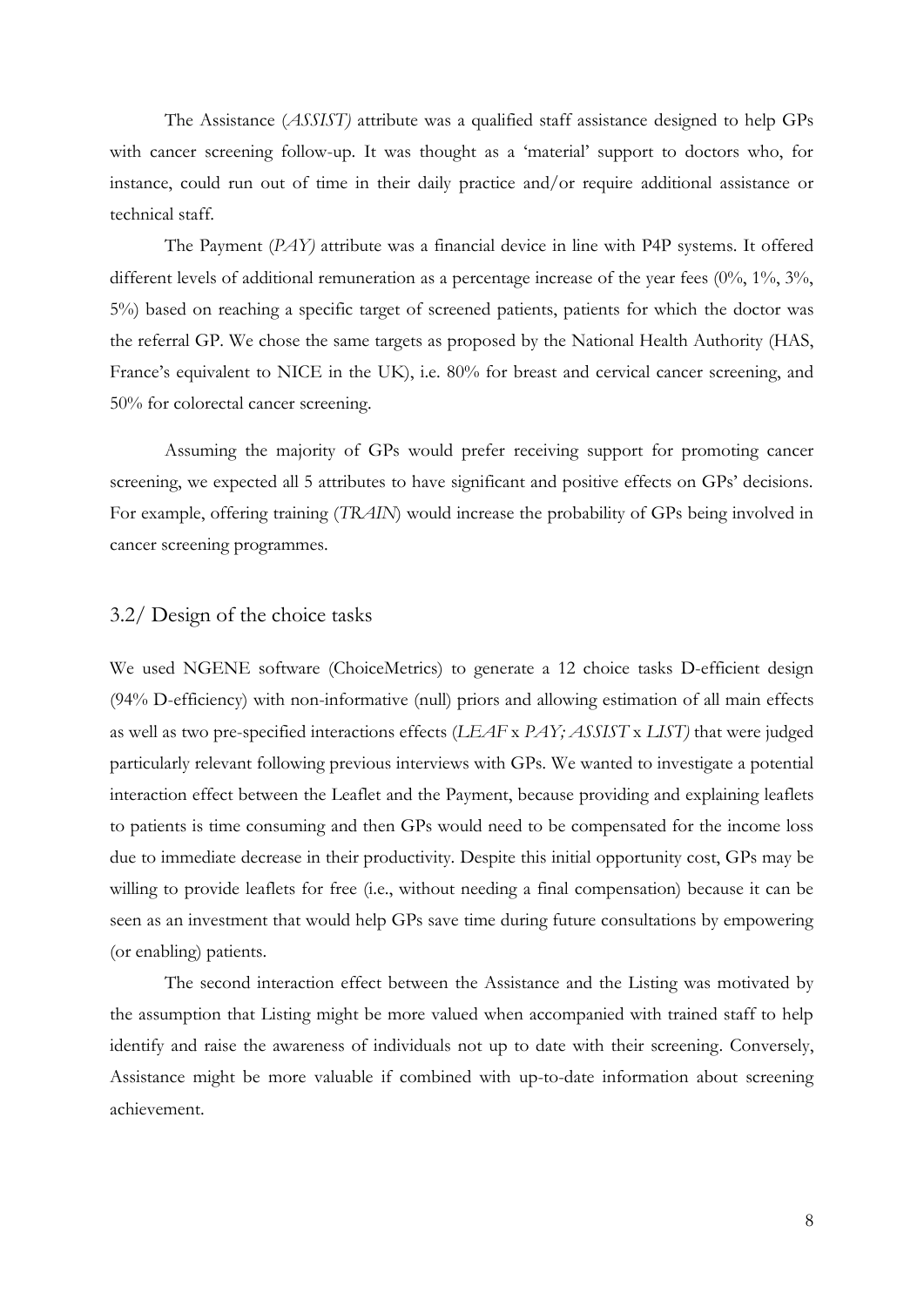A binary response format was used to create the choice tasks, in which participants faced one hypothetical screening programme at a time and were asked to indicate whether they would change their usual screening practice for the proposed scenario ('yes/no'). This choice format closely mimics decisions problems faced by GPs in their daily practice. We also offered to the participants the possibility to not choose between their current situation and the hypothetical one by answering "*I don't know*". This option was used to avoid forced choices that could be unreliable, and it can be seen as a structured way of providing missing values. An example of a choice task is presented in Figure 1. The same design was used for all three screening contexts (i.e., breast, cervical, and colorectal cancer).

#### 3.3/ Sampling and recruitment

The DCE was included in an online survey sent to a listing of representative French GPs using the quota sampling method. Respondents accessed the questionnaire by clicking on a link that was included in an e-mail containing little information about the survey, in order to limit the selection of respondents. GPs were recruited by a survey company. All precautions were taken to ensure anonymity of the data, in agreement with the CNIL (Commission Nationale de l'Informatique et des Libertés, French law no. 78-17). The questionnaire took about 15 minutes to be completed, and respondents were remunerated  $€28$  for their participation to offset the opportunity cost of its completion. Before responding to the DCE, each GP was randomly assigned to one screening context (i.e., breast, cervical, or colorectal cancer). For each type of cancer screening, a quota was applied based on age, gender, and practice location distribution: if the GP entered the quota, he/she could respond to the remaining of the questionnaire.

The sampling objective was to obtain a total of 400 completed questionnaires. The number of participants was computed using the Louviere et al (2000) approximate formulae for DCE sample size. For a choice probability of 50%, accuracy level of 10%, confidence level of 5% and 12 experimental tasks, the minimum number of respondents is 33 per type of cancer screening. Then we multiplied this minimum requirement by 4 to obtain a sample robust to individuals' idiosyncrasies and allowing for investigation of variability in preferences. The survey was addressed to approximately 4,000 GPs between March and April, 2014, until the expected number of completed questionnaires was reached. Among the 4,000 internet links sent, 685 were consulted and 402 resulted in a completed questionnaire (59% incidence rate). Before launching the survey, a pre-test survey was conducted among ten GPs to check the respondents' understanding of the attributes and their levels, as well as the questionnaire in general. As a result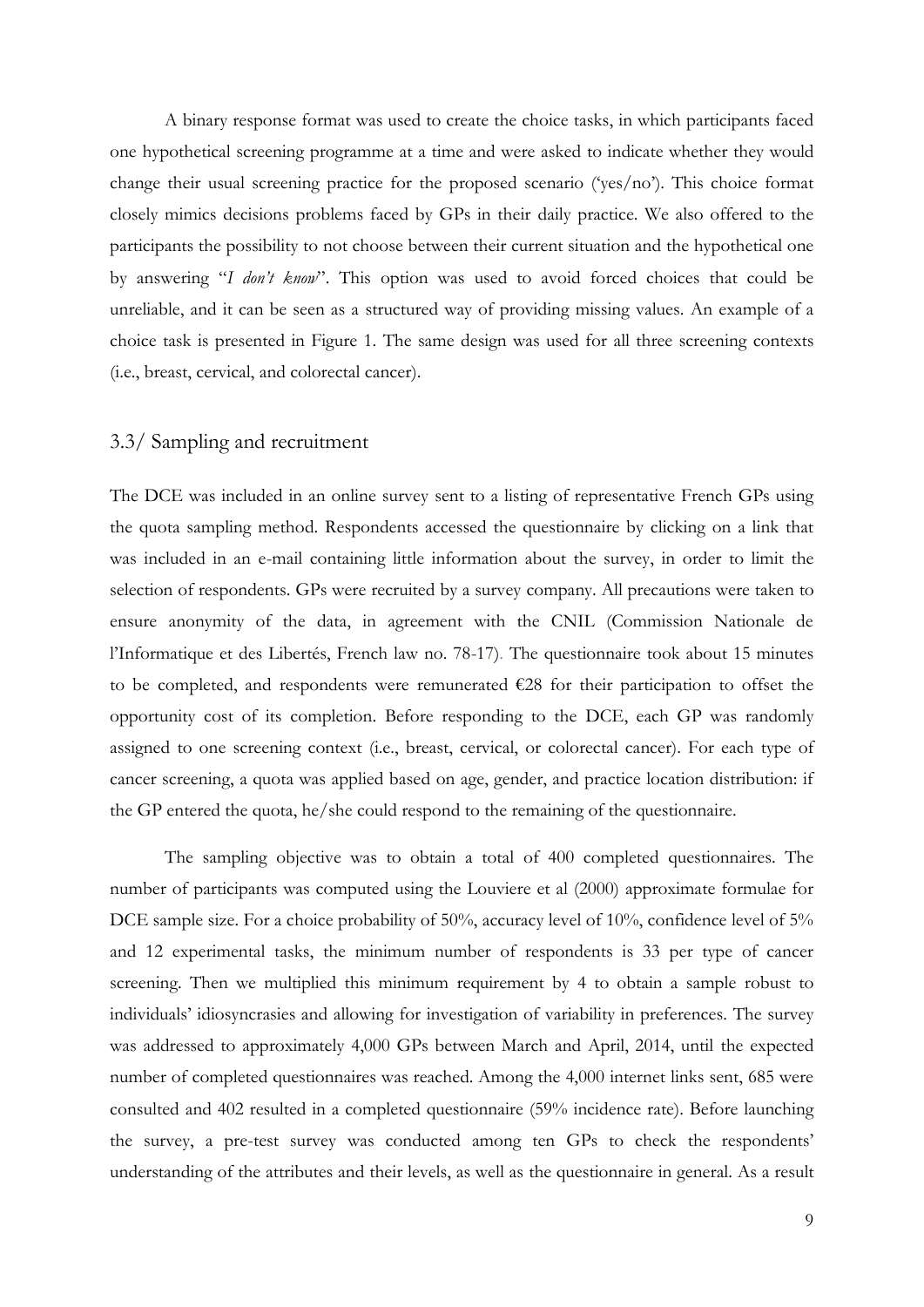of their feedback, we added the possibility to check the exhaustive definition of attributes at any time during completion of the choice experiment, and added a coloured bar so that respondents could check their progression in the questionnaire.

#### 3.4/Discrete choices modelling

#### *Question 1: What are GPs' preferences for both financial and non-financial incentives?*

The GPs' preferences were measured within the random utility maximization framework (Manski, 1977; Thurstone, 1927) using a binary logit model, which is a specific case of the traditional multinomial logit model that not hold the restrictive independence of irrelevant alternatives assumption (McFadden, 1974). In each choice task  $t$  ( $t=1,...,T$ ), the response to cancer screening programme *i* ( $i = \{yes, no\}$ ) by GP *n* ( $n = 1, ..., N$ ) was related to a utility function composed of a deterministic part ( $V_{nti}$ ) and a stochastic part ( $\epsilon_{nti}$ ). Different functional forms were tested for the deterministic part of the utility function: first a linear additive utility function with no interactions between attributes (equation 1); second a multiplicative utility function with the two above-mentioned interactions between attributes (equation 2). the two above-mentioned interactions between attributes (equation 2).<br>  $U_{ni} = \alpha + \beta_1 LEAF_t + \beta_2 TRAIN_t + \beta_3 LIST_t + \beta_4 ASSIST_t + \beta_5 PAY_t + \varepsilon_{ni}$  (1)<br>  $U_{ni} = \alpha + \beta_1 LEAF_t + \beta_2 TRAIN_t + \beta_3 LIST_t + \beta_4 ASSIST_t + \beta_5 PAY_t + \gamma_1 PAY_t \times LEAF_t + \gamma_2 ASSIST_t \times LIST_t + \varepsilon_{ni}$  (2)

$$
U_{ni} = \alpha + \beta_1 L E A F_t + \beta_2 TRAIN_t + \beta_3 LIST_t + \beta_4 ASSIST_t + \beta_5 PAY_t + \varepsilon_{ni} \tag{1}
$$

the two above-mentioned interactions between attributes (equation 2).  
\n
$$
U_{ni} = \alpha + \beta_1 LEAF_t + \beta_2 TRAIN_t + \beta_3 LIST_t + \beta_4 ASSIST_t + \beta_5 PAY_t + \varepsilon_{ni}
$$
\n(1)  
\n
$$
U_{ni} = \alpha + \beta_1 LEAF_t + \beta_2 TRAIN_t + \beta_3 LIST_t + \beta_4 ASSIST_t + \beta_5 PAY_t + \gamma_1 PAY_t \times LEAF_t + \gamma_2 ASSIST_t \times LIST_t + \varepsilon_{ni}
$$
\n(2)

In equation 1 and 2, *LEAF<sub>p</sub>* TRAIN<sub>p</sub>, ..., *PAY<sub>p</sub>* represent the levels of the attributes presented in choice task *t*,  $\alpha$  is a constant term,  $\beta_1$ , ...,  $\beta_5$ , are the part-worth utility coefficients for the five attributes, and  $\gamma_1$ ,  $\gamma_2$  are the coefficients of the interaction effects. We assumed a positive impact of the financial and non-financial attributes on GPs' utility function, as well as positive interaction effects. The PAY attribute was coded linearly and the non-financial attributes were dummy coded. The standard errors of the estimates were corrected for group clustering.

#### *Question 2: Are GPs' preferences cancer-specific?*

We compared the preferences between the three types of cancer using marginal rates of substitution (MRS) between the non-financial attributes and the payment. The MRS were derived from the results of the binary logit models with no interaction (equation 1). Computation of MRS values allowed normalisation of coefficients by eliminating the scale coefficient (i.e. the variance of the error term  $\epsilon_{nti}$ ) thus allowing direct comparison of mean preferences between cancer screening contexts. The 95% confidence intervals around the MRS were calculated using the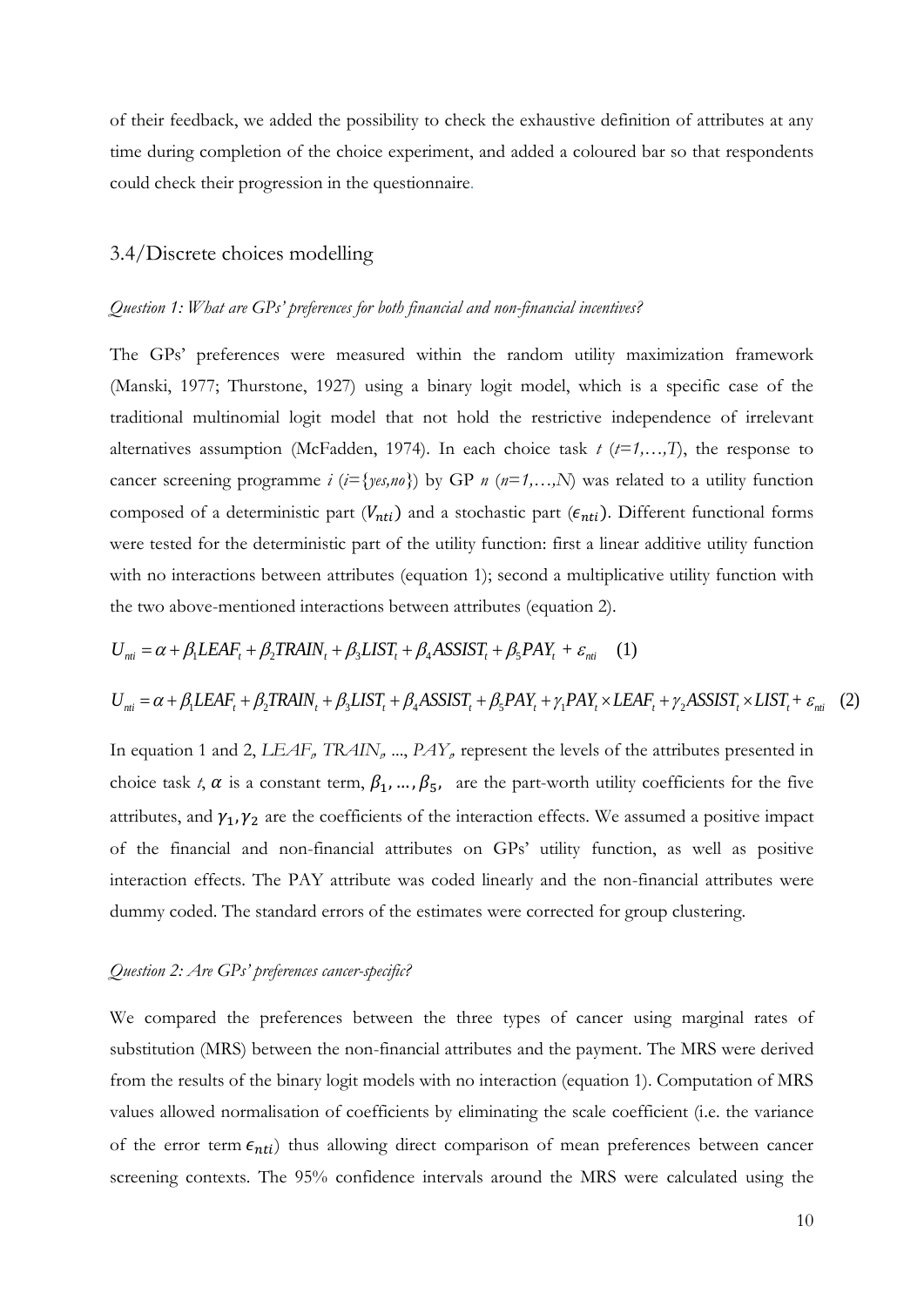Delta method (Hole, 2007). The MRS between the PAY attribute and each non-financial attribute indicate the percentage of *potential* additional payment (percentage of their annual turnover) the GPs were willing to give up in exchange of the non-financial attribute *k.* This interpretation is very similar to a conclusion in terms of willingness-to-pay (WTP), except that WTP are generally computed with a fixed price coefficient that is expected to have a negative value and to be independent of individual actions, whereas the payment is expected to be positive and conditional on the GP's performance. To avoid any confusion, we used the MRS terminology.

#### *Question 3: Do GPs differ in their preferences for screening incentives?*

The binary logit model implicitly assumes that all GPs' hold same preferences for the proposed attributes of cancer screening programmes. This assumption can be misleading since there is evidence in the literature of considerable variability in GPs' involvement in cancer screening activities whatever the type of cancer (Bungener et al., 2010). In this section we relax the assumption of preferences homogeneity by fitting a Hierarchical Bayes mixed logit model (labelled HB-MXL) estimated through the Markov Chain Monte Carlo (MCMC) algorithm. There are several benefits of using the Bayesian version of the mixed logit model over the more traditional (i.e. frequentist) version (see (Regier et al., 2009) for a comparison of both methodologies). First the Bayesian approach allows making a distinction between preferences "heterogeneity" (i.e. between-GP variability in estimated preferences) and preferences "uncertainty" (i.e. within-GP variability in estimated preferences) (Daziano and Achtnicht, 2014). Second the HB-MXL approach allows estimation of the whole distribution of preferences rather than only the mean and standard deviation, what will facilitate the comparison of GPs' preferences across screening contexts. Eventually, it has been argued that Bayesian inference performs better than traditional frequentist approach when working on moderate to low sample sizes (Train, 2003).

The HB-MXL model was specified in MRS-space in order to facilitate computation of MRS coefficients and comparison of preferences across cancer screening contexts (Train and Weeks, 2005). The MRS-space HB-MXL model applied to our context is written as following: frace the same of the set of the set of the set of the set of the set of the set of the S2005). The MRS-space HB-MXL model applied to our context is written as following:<br>  $U_{ni} = \alpha_n + \beta_{sn} PAY_t + \beta_{sn} (w_{1n} LEAF + w_{2n} TRAIN_t + w_{3n} LIST_t$ 

$$
U_{ni} = \alpha_n + \beta_{5n} PAY_t + \beta_{5n} (w_{1n} LEAF + w_{2n} TRAIN_t + w_{3n} LIST_t + w_{4n} ASSIST_t) + \varepsilon_{ni} \tag{3}
$$

Where  $(w_{kn} = \beta_{kn}/\beta_{5n})$  is the ratio of the non-financial attribute *k*'s coefficient to the PAY coefficient being interpreted directly as a marginal rate of substitution. The six random parameters  $(\alpha_n, w_{1n}, ..., w_{4n}, \beta_{5n})$  are assumed to follow a multivariate normal distribution with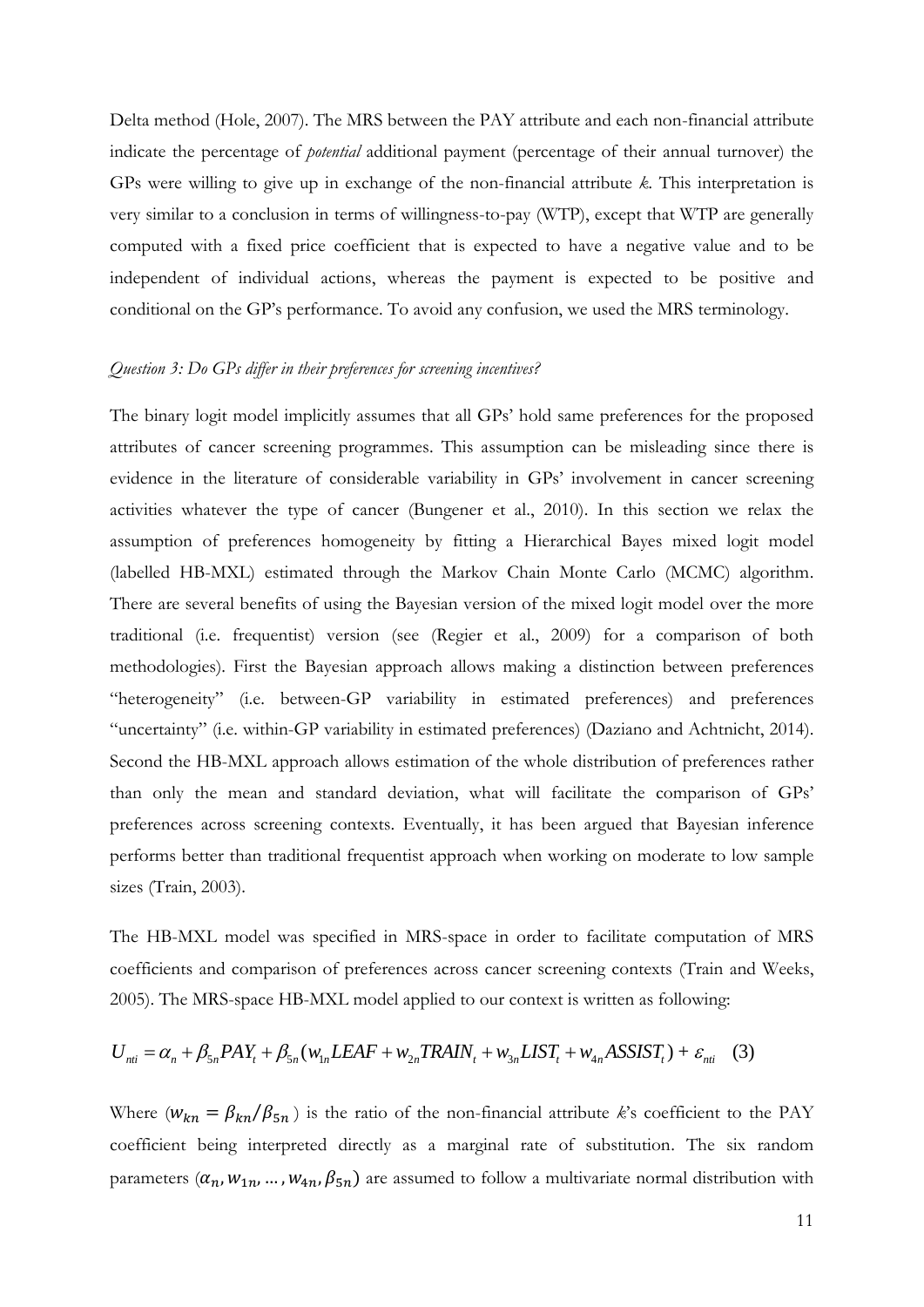full covariance matrix to be estimated. Because of the panel nature of data (i.e., multiple choices per GP), the HB-MXL model can also be used to recover preferences for each GP, allowing thus for comparison of MRS distribution across the three cancer screening contexts (see Train, 2003, chapter 12, for a detailed description of Bayesian procedures applied to discrete choice data). Details about estimation of equation 3 using the MCMC algorithm are provided in Appendix 1. The HB-MXL models were estimated using the RSGHB package written in R software (Dumont et al., 2015).

## 4. Results

#### 4.1/ Samples of respondents

The initial samples included 135 GPs for the breast cancer screening questionnaire, 133 GPs for the cervical cancer screening questionnaire, and 134 GPs for the colorectal cancer screening questionnaire, for a total of 402 respondents. After exclusion of serial non-traders (i.e. GPs systematically answering '*yes'* or '*no'* in all choice tasks), the estimation samples included 108 GPs (80%) for the breast cancer questionnaire, 111 GPs (83%) for the cervical cancer questionnaire, and 114 GPs (85%) for the colorectal cancer questionnaire. Non-traders were excluded from the analyses because they provide no useful information for the estimation of GPs' preferences. We verified that exclusion of non-traders did not introduce a selection bias by comparing their characteristics to those of the included respondents. The included and excluded respondents were not significantly different (at the 5% level) in terms of age, gender, practice location, group practice, activity and screening practices (see Appendix 3 for test results).

Descriptive statistics of the three surveys' populations are displayed in Table 2. In the three samples, the included GPs are representative of the French GP population in terms of gender (72% are males), age (the mean age is 52 years *vs*. 50.1 years in the total French GP population), and practice location. The distribution of GPs in rural or urban areas, type of practice (group *vs* solo) and screening practices is similar from one cancer to another: about 66% of GPs work in urban areas, about 49% of GPs work in a group and about 71% of GPs declare checking whether the patient has performed a screening for the studied cancer on a very regular basis (i.e. 'systematically' or 'very often').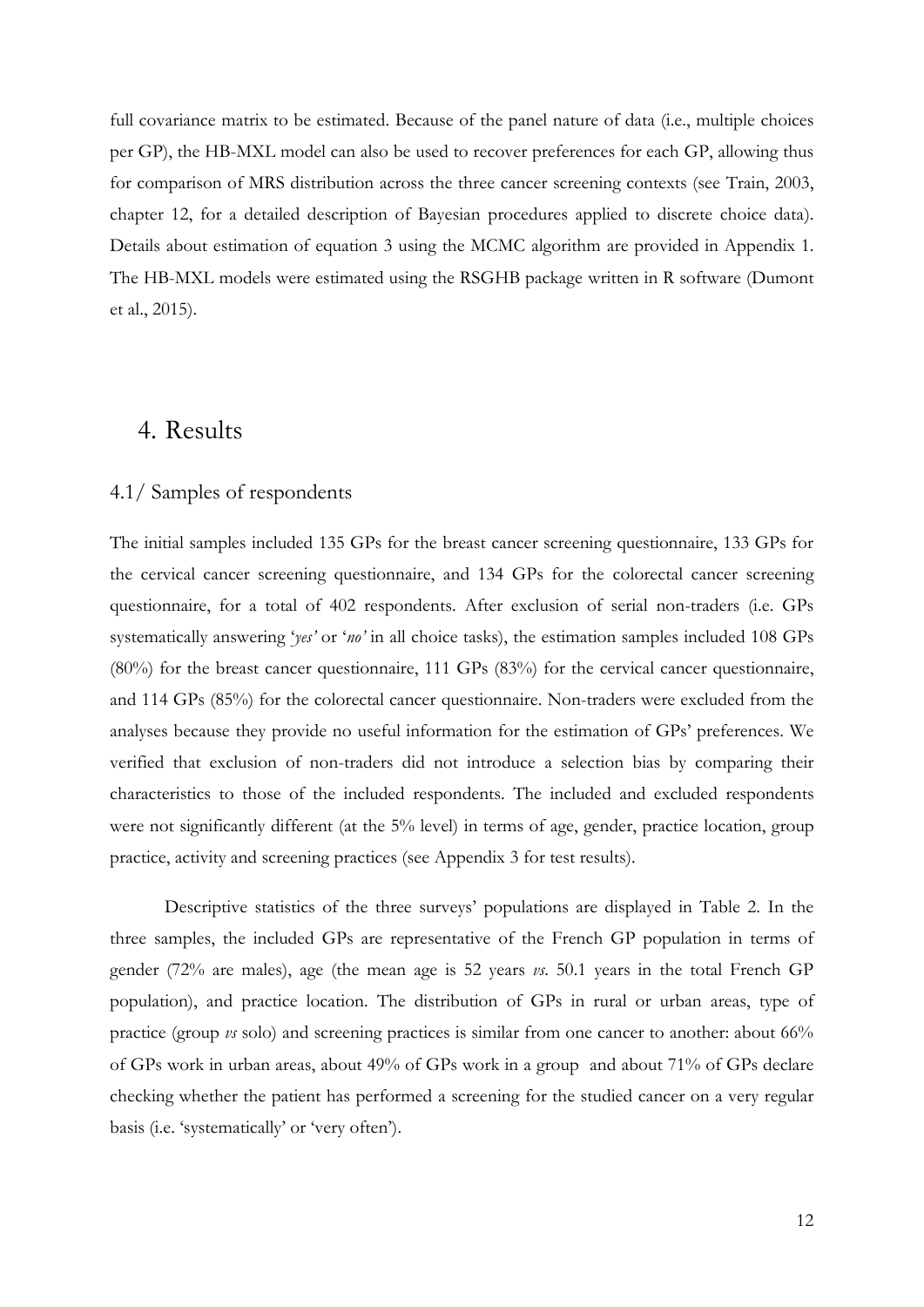#### 4.2/ Discrete choices modelling

#### *Question 1: What are GPs' preferences for both financial and non-financial incentives?*

The results of the binary logit models are displayed in Table 3 (the results do not differ when including non-traders in the models, see Supplementary file B for robustness checks). Information about the number (%) of *I don't know* responses, which were discarded from the subsequent analyses, are presented in Supplementary file C. The results of the main effects model for breast cancer show that all the attributes but Assistance (ASSIST) are significant and with the expected sign. The most weighted attributes are the Listing (*LIST=*0.84 [0.55; 1.13]) and the Training (*TRAIN=*0.73 [0.48; 0.99]). The two interaction effects *LEAF* x *PAY* and *ASSIST* x *LIST* are positive but not significant at the 5% level. Results of S-estimates show that inclusion of at least 319 GPs in the survey would have been necessary in order to obtain a statistically significant impact of ASSIST at the 5% level. Nonsignificance of ASSIST could thus be partially explained by the relatively low sample size.

Regarding cervical cancer screening, all attributes are significant at the 5% level and, similar to breast cancer screening, the most weighted attributes are the Listing (*LIST=*0.94 [0.63; 1.25]) and the Training *(TRAIN=*0.80 [0.53; 1.08]*)*. The interaction effects are also not significant at the 5% level.

In the colorectal cancer screening context, all the attributes but Assistance are significant at the 5% level, and GPs are mainly sensitive to the Listing (*LIST=*0.57 [0.29; 0.85])*,* Training (*TRAIN=*0.54 [0.27; 0.80]), and Payment (PAY=0.45 [0.37; 0.53]). There is a significant interaction effect between Listing and Assistance (*LIST x ASSIST=* 0.46 [0.04; 0.88]) meaning that combined, these two attributes are more weighted in GPs' utility function than when proposed separately. However, the results of the likelihood ratio (LR) tests comparing statistical performance of the choice models with and without the interaction effects indicate that interaction effects do not significantly improve the data fit (LR test: Chi-2=1.67; DF=2; Pvalue=0.4338). We also used LR tests to investigate the relevance of using nonlinear coding for the PAY attribute, by comparing two rival models using 1) a categorical coding scheme and 2) a polynomial function. Modelling nonlinearities did not significantly improve model fit for cervical and colorectal cancers, though it increased the model likelihood for breast cancer (results of the LR tests are available upon request). For parsimonious reason and to better compare the results across cancer screening settings, we decided to keep the linear coding scheme.

#### *Question 2: Are GPs' preferences cancer-specific?*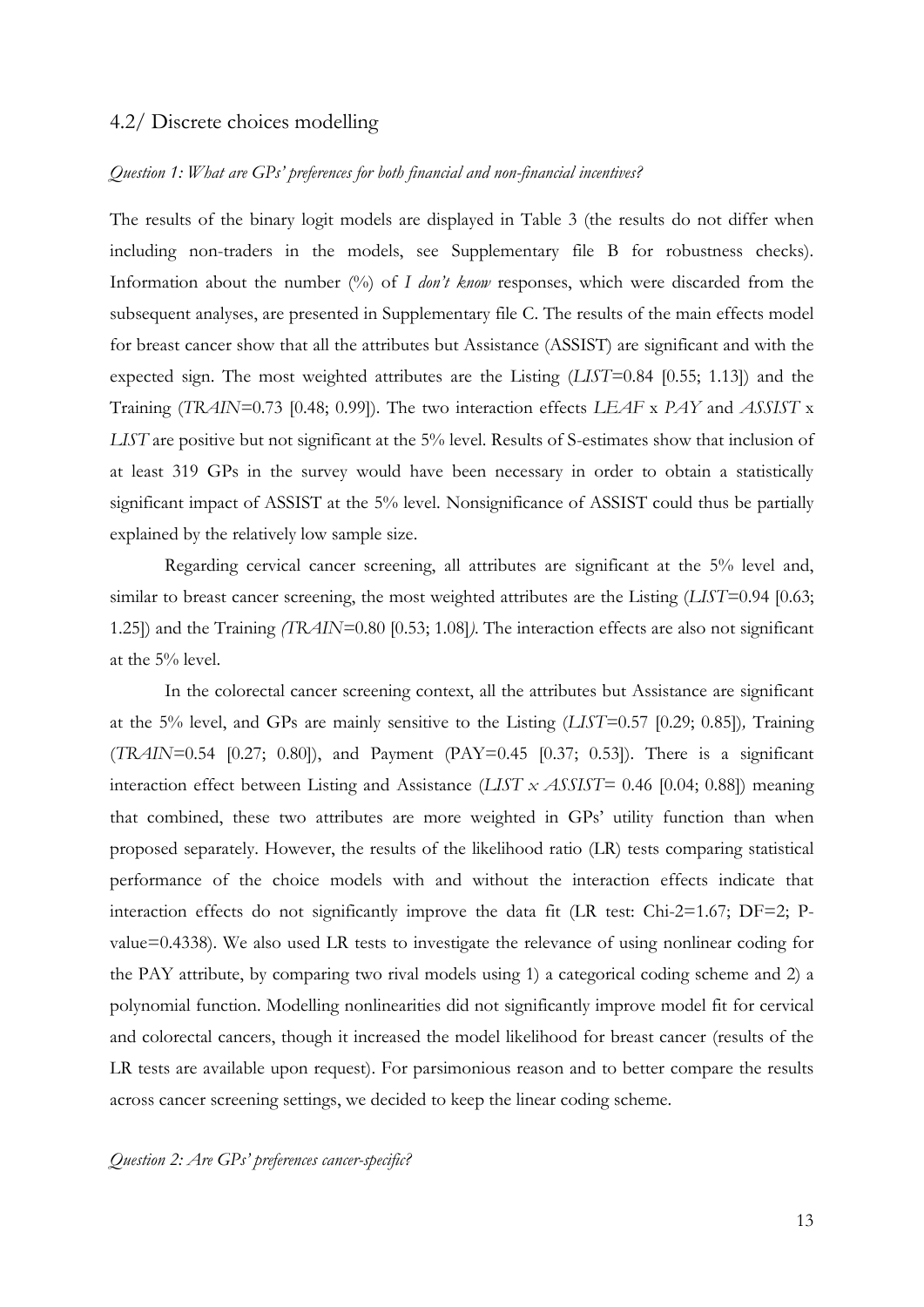The results of the mean marginal rates of substitution (MRS) derived from the binary logit models are presented in Table 3. The GPs are systematically more sensitive to non-financial attributes in the context of breast and cervical cancers as compared to colorectal cancer screening, although the differences in mean MRS are not statistically significant at the 5% level. For instance, in the context of breast and cervical cancer screening, the GPs are willing to give up potential increases of 2.07% (95% CI: [1.23; 2.90%]) and 2.47% (95% CI: [1.48; 3.47%]) of their turnover, respectively, to beneficiate from the Training, compared to 1.20% (95% CI: [0.60- 1.80%]) in the context of colorectal cancer screening. The MRS are the highest for the listing: the GPs are willing to give up potential increases of 2.36% (breast cancer), 2.89% (cervical cancer) and 1.27% (colorectal cancer) to benefit from the listing. Assistance is the least desirable attribute, and the MRS for this attribute is not significant for breast cancer screening (MRS = 0.45% [-0.40; 1.30%]) and colorectal cancer screening (MRS=0.04% [-0.53; 0.62]).

The comparison of preferences between cancer screening contexts is detailed by relaxing the assumption of preference homogeneity and analysing the results of the HB-MXL models. For each cancer, the cumulative density functions (CDFs) of MRS estimates are displayed in Figure 2, and the quartiles of the posterior distribution are presented in Table 4.

A visual analysis of the CDFs shows that the distributions of MRS differ across cancer screening contexts and type of screening incentive. The CDFs are most shifted for the Leaflet, with the MRS being the highest for cervical cancer at all points of the distribution. The Kolmogorov-Smirnov (KS) tests confirm that for this attribute, the distribution of MRS estimates are not equal across cancer screening contexts (p<0.0001). For instance, for cervical cancer, half of GPs have an estimated MRS for the leaflet  $> 1.61\%$  as compared to 1.25% for breast cancer and 0.99% for colorectal cancer.

Regarding the other non-financial attributes, we find that the CDF for Training, Listing and Assistance are systematically more shifted toward higher MRS values in the context of breast and cervical cancer screening as compared to colorectal cancer screening. This result supports the conclusion that GPs are more sensitive to non-financial incentives for breast and cervical cancers. For instance, for cervical cancer, half of GPs have an estimated MRS for Training  $> 2.10\%$ (respectively, 1.95% for breast cancer), compared to 1.15% for colorectal cancer. Statistically speaking, the KS tests comparing the CDFs of MRS estimates between gynaecological cancers (either breast or cervical) and colorectal cancer systematically reject the null hypothesis of equal distributions (p<0.0001). However, the CDFs are not significantly different (at the 1% level) between breast and cervical cancer for the Training (p=0.0743) and for the Listing (p=0.0454), showing that GPs' preferences are more similar in breast and cervical cancers screening contexts.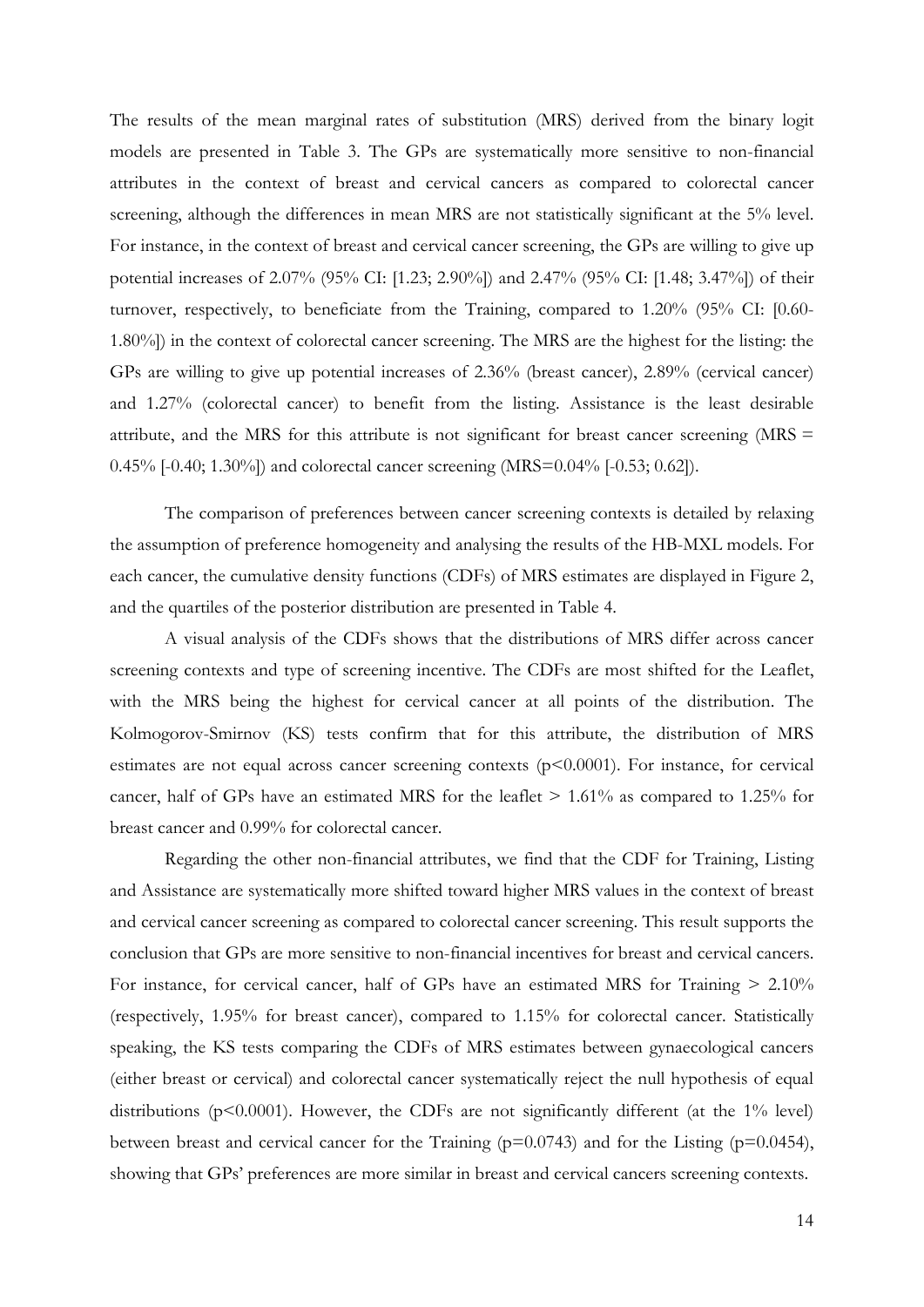#### *Question 3: Do GPs differ in their preferences for screening incentives?*

In order to assess the level of preference heterogeneity (between-GP variability), we plotted the individual MRS estimates for each GP and in each cancer screening context. In addition, as an indicator of the level of preference heterogeneity, we calculated the interquartile range (IQR) as the difference between the upper and lower quartile of the MRS distribution (see Table 4). In Figure 3, there is evidence of greater preference heterogeneity for Training, Listing and Assistance in the context of breast and cervical cancers screening as compared to colorectal cancer screening. For instance, the IQR for the listing is 2.28 (Q1=1.11, Q3=3.39) for cervical cancer as compared to only 0.76 (Q1=0.73, Q3=1.49) for colorectal cancer.

In order to assess the level of preference uncertainty (within-GP variability), we calculated the quartiles of the MRS's standard deviation distribution (results are reported in Table 4). Complementarily, preference uncertainty was assessed graphically by plotting the estimated MRS plus / minus their standard deviation, for each GP and in each cancer screening context (see Figure 3). There is evidence of greater preference uncertainty in the context of breast and cervical cancers screening: at all point of the distribution, the standard deviations are higher for breast and cervical cancers as compared to colorectal cancer. For instance, the mean standard deviation of MRS estimates for the Training is 1.30 for cervical cancer, 1.21 for breast cancer and 0.85 for colorectal cancer. Looking at Figure 3, the range of MRS draws represented by the dotted lines is higher for breast and cervical cancers as compared to colorectal cancer, indicating higher preference uncertainty.

## 5. Discussion

To the best of our knowledge, this study is the first to investigate GPs' preferences for both financial and non-financial incentives for taking part to cancer screening activities. This study contributes to the literature by addressing three research questions. First, we examined how GPs make trade-offs between financial and non-financial incentives. Second, we analysed variations in GPs' preferences according to the cancer screening context by focusing on breast, cervical, and colorectal cancer. Finally, we quantified the variability in GPs' preferences for cancer screening incentives.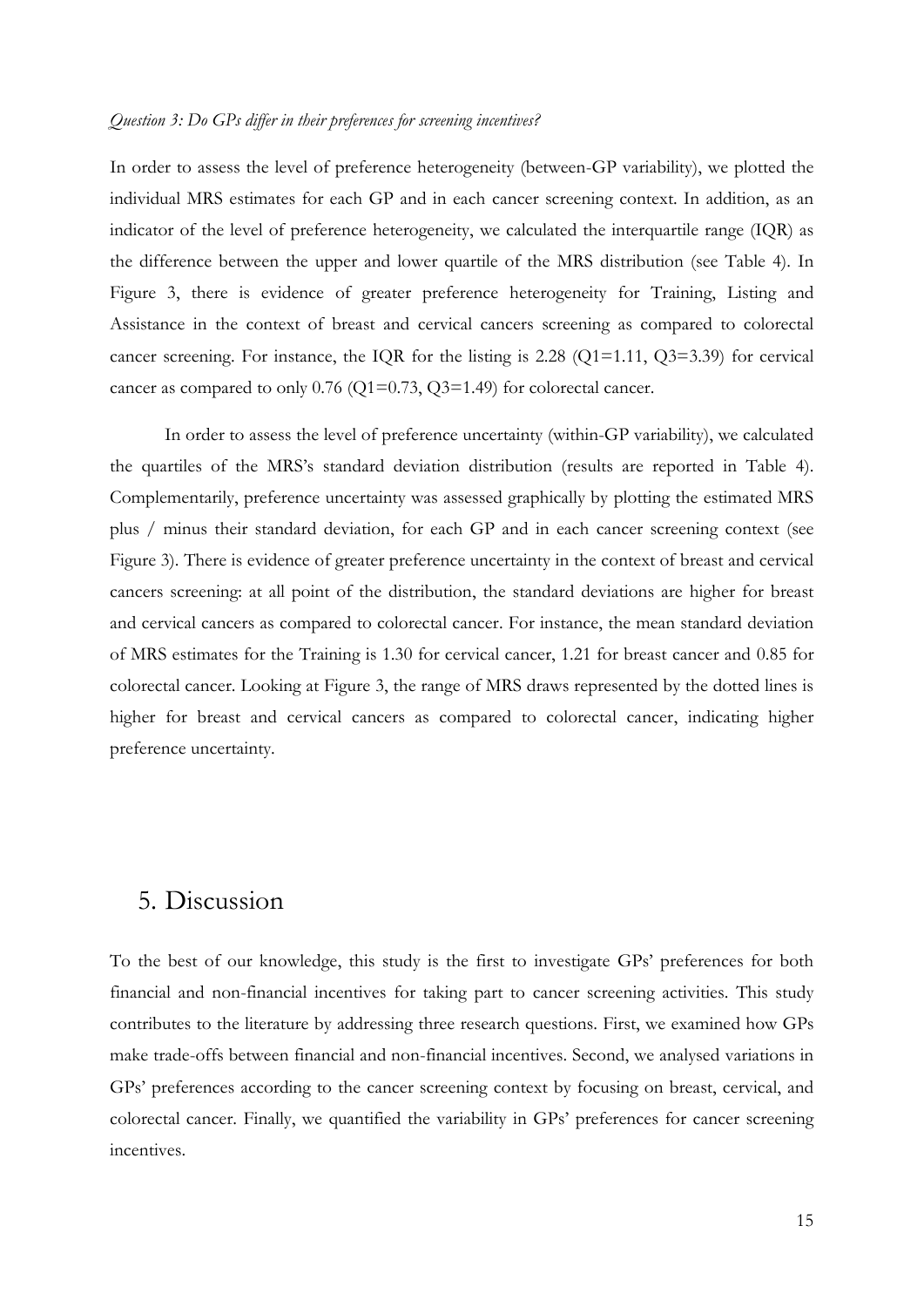In this study, we showed that GPs' trade-offs for screening incentives depend on the type of cancer: no single attribute dominates all others for all cancers (including the financial attribute). This result is interesting because it seems not to have been demonstrated before, while it could partly explain the contrasting conclusions obtained in the literature. Our results indicate that in the context of breast and cervical cancers, GPs are particularly sensitive to receiving compensated training and to receive a bi-annual listing of screened patients to identify eligible women not to date with their screening. The conclusion holds when we take into account preference heterogeneity. This result is consistent with previous studies that highlighted the need for training (McIlfatrick et al., 2013) and for transmission of information particularly in the context of gynaecological cancers (Liberalotto, 2012).

Regarding cervical cancer screening, GPs are in competition with other doctors such as gynaecologists, who perform most of pap smears in France (Bungener et al., 2010). They may be looking for training and feedback on their practices to feel more confident about this act, thus explaining their high marginal rates of substitution for these services. It is interesting to note that these non-financial incentives would be workable in practice and would not necessarily be as expensive as financial incentives.

Regarding colorectal cancer screening, the additional payment had relatively more impact, even if the differences between cancers are not statistically significant on average. The result could be explained by the fact that the GP is expected to play an important role in explaining the modalities of the test and/or convincing all eligible patients to perform the test, and time has an opportunity cost requiring compensation. Indeed, according to a recent survey from the French National Institute of Cancer (INCa), 27% of GPs declare that the explanation of FOBT is time consuming (Bungener et al., 2010). Another argument may explain the result: colorectal cancer screening is destined to a relatively large population in the GP patient base (men and women aged 50 to 74 years). Thus, providing prevention to all by explaining and justifying screening will be time consuming and the achievement of target rates will probably come at a cost. Contrary to breast and cervical cancers, colorectal cancer screening has not been included in a P4P scheme yet: our results indicate that GPs are probably expecting financial rewards particularly for this cancer.

The joint influence of both financial and non-financial incentives was investigated by including two interactions as arguments of GPs' utility function. The first interaction was between the Payment (financial) and the Leaflet (non-financial) incentive and was never significant in none of the screening contexts. This result may be explained by the fact that the Leaflet was not an attractive incentive *per se* and the association with financial rewards did not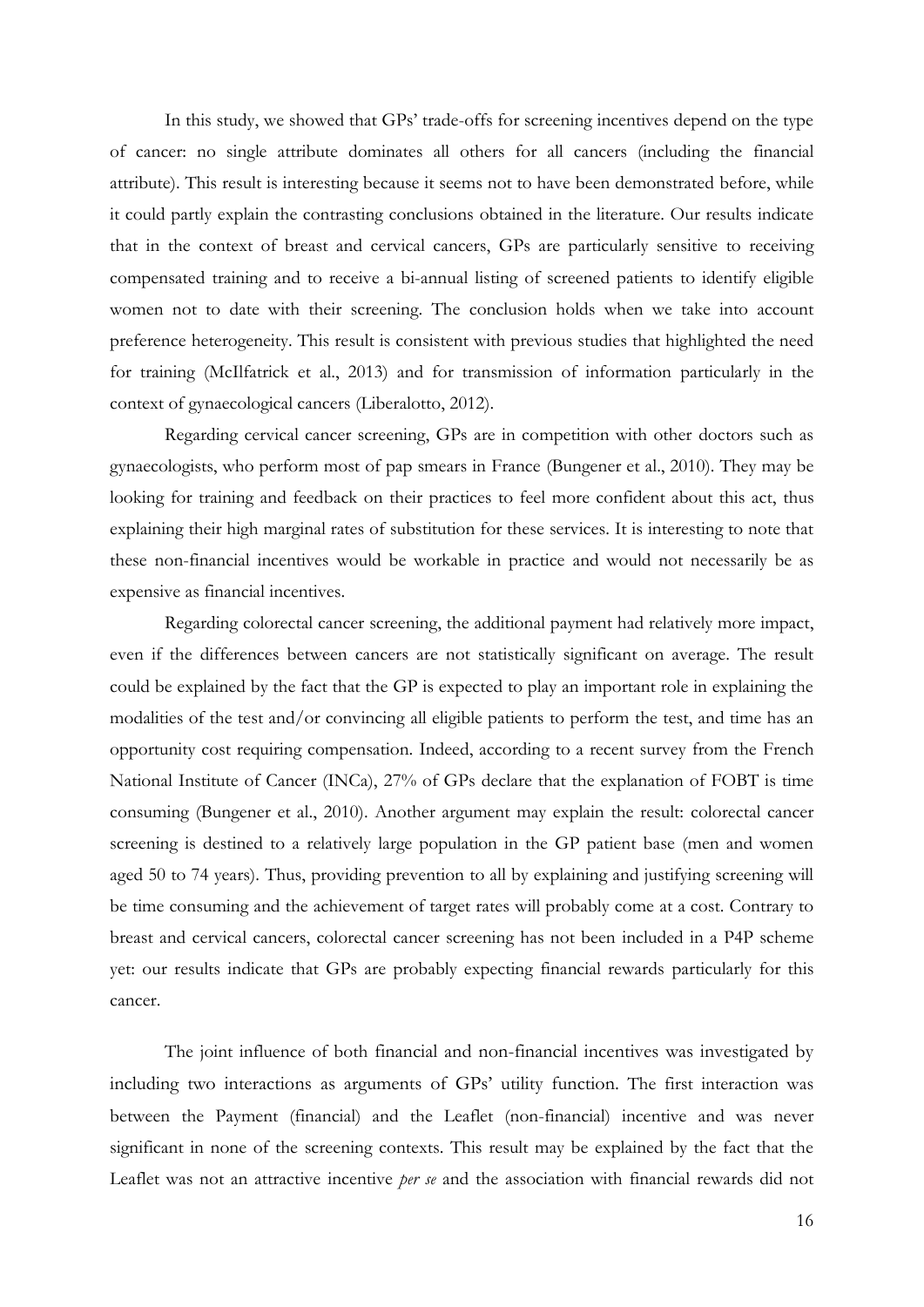change its intrinsic value. That the Leaflet was less desirable than the other attributes is consistent with it not being an innovative device, because doctors as well as patients could already download documents produced and available online by reliable institutions such as the National Cancer Institute or the League against Cancer. This non significant result might also be explained considering that two opposing effects were at work: a positive interaction effect for GPs considering that the additional payment offsets the opportunity cost of providing leaflets, and a null or negative effect for GPs considering that leaflet is a long-term investment used to decrease time spent in future prevention consultations.

Then we investigated a potential interaction effect between two non-financial incentives, namely the Listing and the Assistance. The interaction effect was always positive in all screening contexts, but it was significant only in the colorectal cancer screening context. One possible rationale for this result is that, as stated previously, providing prevention to all by explaining and justifying screening may be more time consuming for colorectal cancer, thus the listing was more valued when accompanied with trained staff providing help to identify and raise the awareness of individuals not up to date with their screening. This non significant result could also be explained by the low valuation of the Assistance in all cancer screening contexts.

The analysis of preference heterogeneity was achieved by fitting Hierarchical Bayes mixed logit models. To our knowledge, it is the first application of this methodology in a health context that resulted in estimating subject-specific preferences and comparing the distribution of preferences in different cancer screening contexts. Interestingly, we have shown that the level of between- and within-GP variability depends on the type of cancer: there is greater preference heterogeneity and also greater preference uncertainty for screening incentives in the context of breast and cervical cancers as compared to colorectal cancer. This result may be explained by the fact the environment underlying breast and cervical cancer screening is more complex, especially because GPs are in competition with other health care professionals such as gynaecologists who prescribe most of mammograms and pap smears in France. As a consequence, the perception of the usefulness of a particular incentive as well as the degree of accuracy in elaborating preferences for cancer screening programmes may depend on exogeneous factors (e.g. the density of gynaecologists in the region indicating greater competition) and/or GPs' characteristics such as gender, experience, training, or specialised activity. Indeed, sociological studies have shown that female GPs show greater commitment towards breast and cervical cancers screening compared to male GPs (Liberalotto, 2012). However, due to sample size issues, we were not able to relate variations of preferences to GPs' individual characteristics. Eventually, current debates about the benefits and harms of breast cancer screening could translate into different attitudes and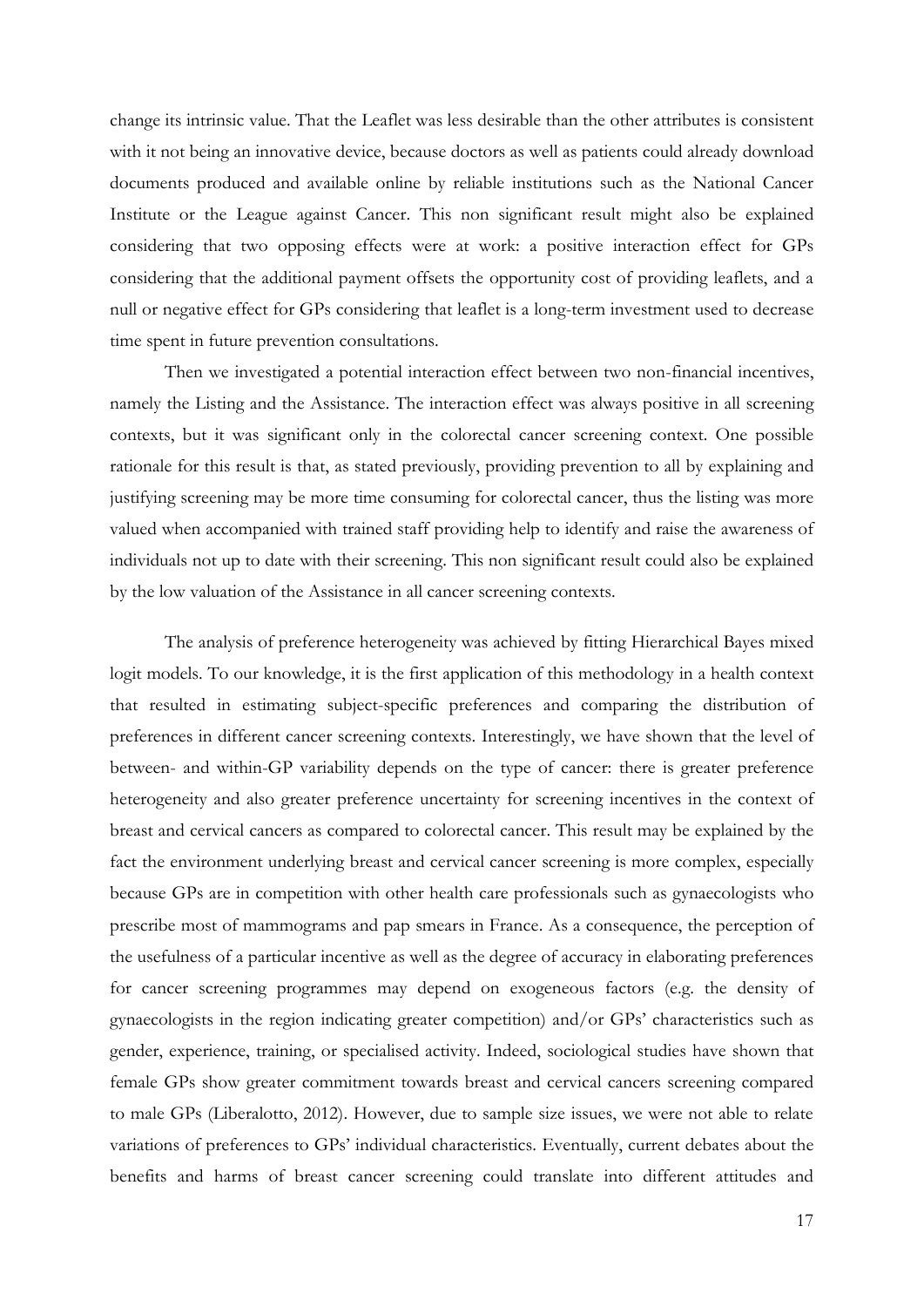preferences towards mammography, thus explaining greater preference heterogeneity and uncertainty.

#### *Study limitations*

The design of the survey using the quota method ensured that our samples of respondents were representative of the French GP population in terms of age, gender, and geographical location. However, respondents represented a sample of individuals who voluntarily accessed the questionnaire. This opt-in nature of the sample reduces the generalizability of the results and constitutes an important issue to be considered for the sampling of respondents in discrete choices surveys. Yet, we believe that the selection of respondents was limited as we achieved a high incidence rate (60%), meaning that 6 GP out of ten completed the entire questionnaire after clicking on the survey link. Moreover, the fact that the e-mail contained little information about the survey and that GPs were financially rewarded to answer the questionnaire certainly enabled to mitigate selection issues of GPs who, for instance, could be more involved in cancer screening activities or more interested by the subject. Removal of about 15-20% of serial non-traders is another limitation of our study. Yet the included and excluded GPs were not significantly different from one another and sensitivity analyses showed that removal of non-traders did not change the results (see Supplementary file B).

Regarding the estimation of single profiles DCE models, we assumed that the utility associated with the reference situation (the GP usual practice context) was null. This is a strong assumption as the 'current situation' is likely to largely differ among GPs. Yet, such differences were captured by the constant parameter of the utility function that was allowed to vary over the sample in the HB-MXL models. Thus, any differences in GPs' reference situation were reflected in variability of estimates of the constant parameter. Eventually one limitation of our approach is that we explicitly assumed that GPs' systematic preferences for current situation were normally distributed over the sample, whereas it might be the case that sample preferences would be best described by other continuous/finite distributions. This design was preferred to a more traditional pairwise comparison between two (or more) alternatives, first because we anticipated that GPs would have more difficulties comparing and inferring utilities from two or more hypothetical scenarios compared to one, second because of the fact they already experienced a situation where some attributes were available (e.g. leaflets, P4P) so that they could find it difficult to completely extract from their current situation.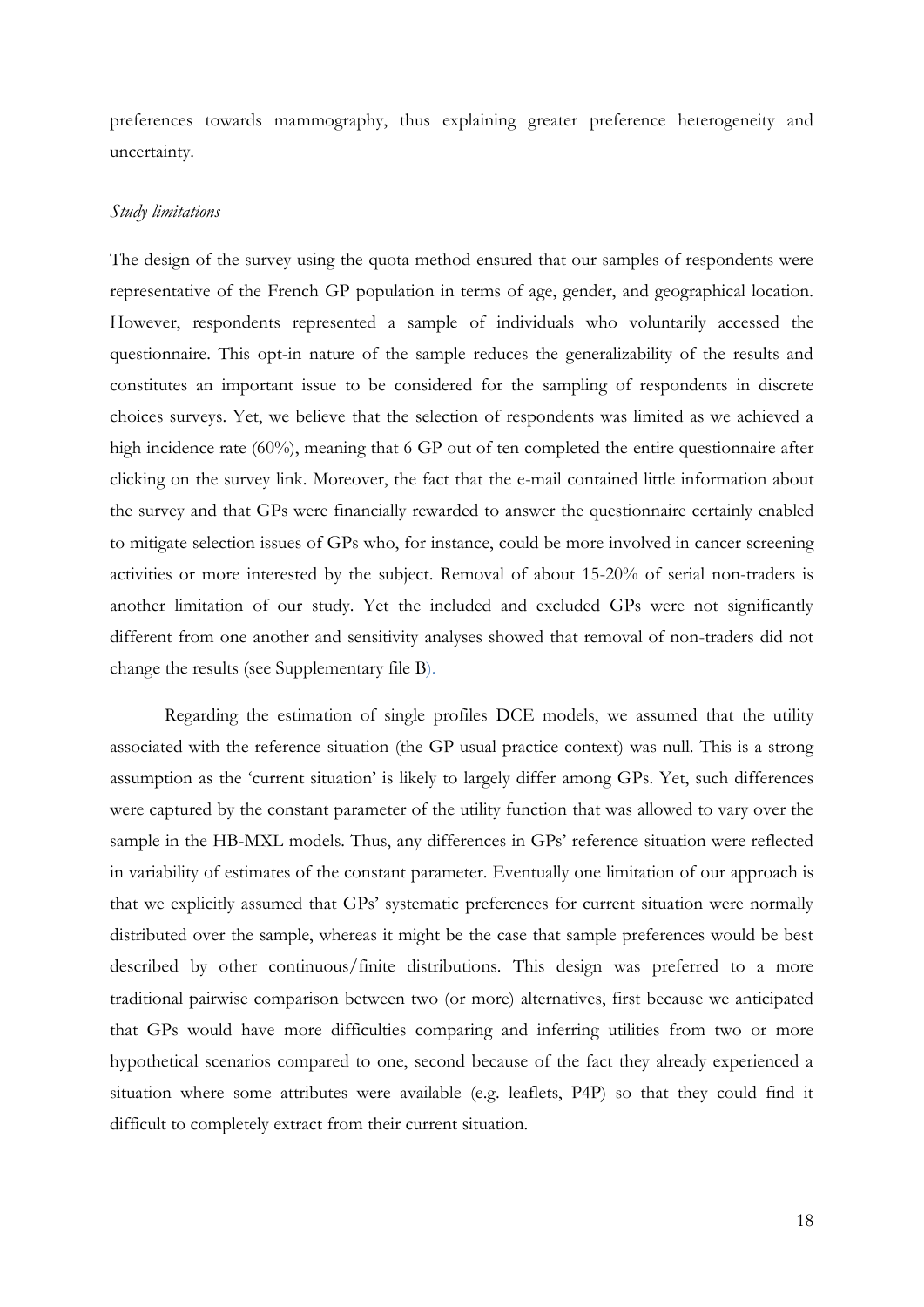#### *Conclusion*

The study provides meaningful results for policymakers wishing to increase GPs' involvement in breast, cervical, and colorectal cancer screening. Screening programmes that would favour GPs implication are both financial and non-financial; they include training and systematic communication of information between doctors and patients. Non-financial incentives could be stronger motivators for breast and cervical cancers, and financial incentives are likely to have more impact for colorectal cancer. Additional research is needed to assess the performance of these incentives and their combination in GPs' practice.

#### **Acknowledgements**

We benefited for this research from grants provided by the French National Institute for Cancer (INCa) (INCA\_7014). We would like to thank Dr Diane Skatun, Mary Kilonzo, and the three anonymous reviewers for their useful comments on the paper.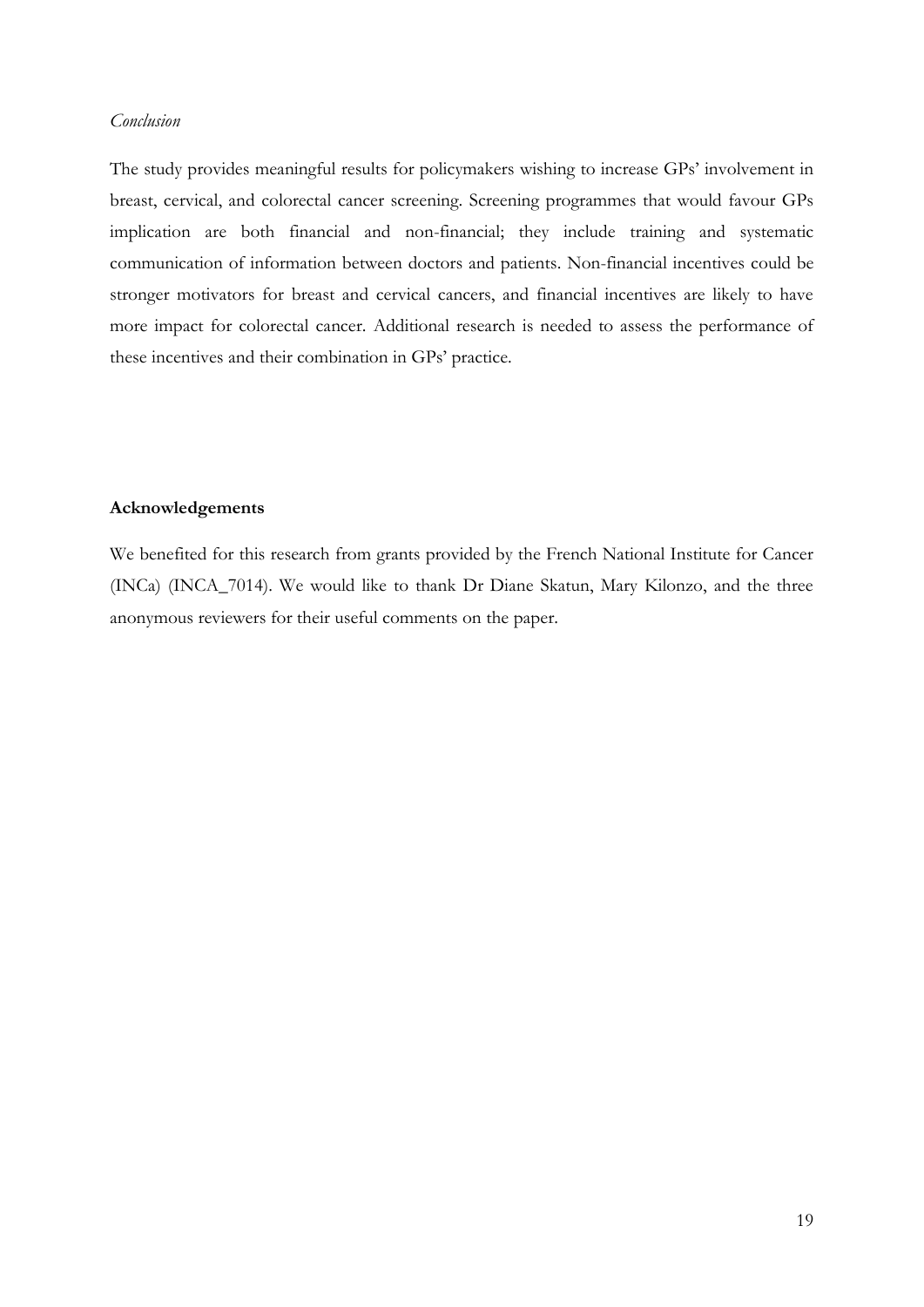## References

- Allenby, G.M., Rossi, P.E., 1998. Marketing models of consumer heterogeneity. J. Econom. 89, 57–78. doi:10.1016/S0304-4076(98)00055-4
- Armour, B.S., Friedman, C., Pitts, M.M., Wike, J., Alley, L., Etchason, J., 2004. The influence of year-end bonuses on colorectal cancer screening. Am. J. Manag. Care 10, 617–624.
- Bungener, M., Eisinger, F., Aubin-Auger, I., 2010. Médecins généralistes et dépistage des cancers. Synthèse des résultats de l'enquête barométrique INCa/BVA Septembre 2010.
- Carrieri, V., Bilger, M., 2013. Preventive care: underused even when free. Is there something else at work? Appl. Econ. 45, 239–253. doi:10.1080/00036846.2011.597729
- Clark, M.D., Determann, D., Petrou, S., Moro, D., Bekker-Grob, E.W. de, 2014. Discrete Choice Experiments in Health Economics: A Review of the Literature. PharmacoEconomics 32, 883–902. doi:10.1007/s40273-014-0170-x
- Daziano, R.A., Achtnicht, M., 2014. Accounting for uncertainty in willingness to pay for environmental benefits. Energy Econ. 44, 166–177. doi:10.1016/j.eneco.2014.03.023
- de Bekker-Grob, E.W., Ryan, M., Gerard, K., 2012. Discrete choice experiments in health economics: a review of the literature. Health Econ. 21, 145–172. doi:10.1002/hec.1697
- Dumont, J., Keller, J., Carpenter, C., 2015. RSGHB: Functions for Hierarchical Bayesian Estimation: A Flexible Approach.
- Eijkenaar, F., Emmert, M., Scheppach, M., Schöffski, O., 2013. Effects of pay for performance in health care: A systematic review of systematic reviews. Health Policy Amst. Neth. 110, 115–130. doi:10.1016/j.healthpol.2013.01.008
- Ellis, P., Robinson, P., Ciliska, D., Armour, T., Brouwers, M., O'Brien, M.A., Sussman, J., Raina, P., 2005. A Systematic Review of Studies Evaluating Diffusion and Dissemination of Selected Cancer Control Interventions. Health Psychol. 24, 488–500. doi:10.1037/0278- 6133.24.5.488
- Federici, A., Giorgi Rossi, P., Bartolozzi, F., Farchi, S., Borgia, P., Guasticchi, G., Guastcchi, G., 2005. Survey on colorectal cancer screening knowledge, attitudes, and practices of general practice physicians in Lazio, Italy. Prev. Med. 41, 30–35. doi:10.1016/j.ypmed.2004.11.010
- Franc, C., Lesur, R., 2004. Systèmes de rémunération des médecins et incitations à la prévention. Rev. Économique Vol. 55, 901–922. doi:10.3917/reco.555.0901
- Ganry, O., Boche, T., 2005. Prevention practices and cancer screening among general practitioners in Picardy, France. Public Health 119, 1023–1030. doi:10.1016/j.puhe.2005.02.004
- Gellad, Z.F., Provenzale, D., 2010. Colorectal cancer: national and international perspective on the burden of disease and public health impact. Gastroenterology 138, 2177–2190. doi:10.1053/j.gastro.2010.01.056
- Gøtzsche, P.C., Nielsen, M., 2011. Screening for breast cancer with mammography. Cochrane Database Syst. Rev. CD001877. doi:10.1002/14651858.CD001877.pub4
- Grimshaw, J.M., Shirran, L., Thomas, R., Mowatt, G., Fraser, C., Bero, L., Grilli, R., Harvey, E., Oxman, A., O'Brien, M.A., 2001. Changing provider behavior: an overview of systematic reviews of interventions. Med. Care 39, II2-45.
- Günther, O.H., Kürstein, B., Riedel-Heller, S.G., König, H.-H., 2010. The role of monetary and nonmonetary incentives on the choice of practice establishment: a stated preference study of young physicians in Germany. Health Serv. Res. 45, 212–229. doi:10.1111/j.1475- 6773.2009.01045.x
- Heidelberger, P., Welch, P.D., 1983. Simulation Run Length Control in the Presence of an Initial Transient. Oper. Res. 31, 1109–1144.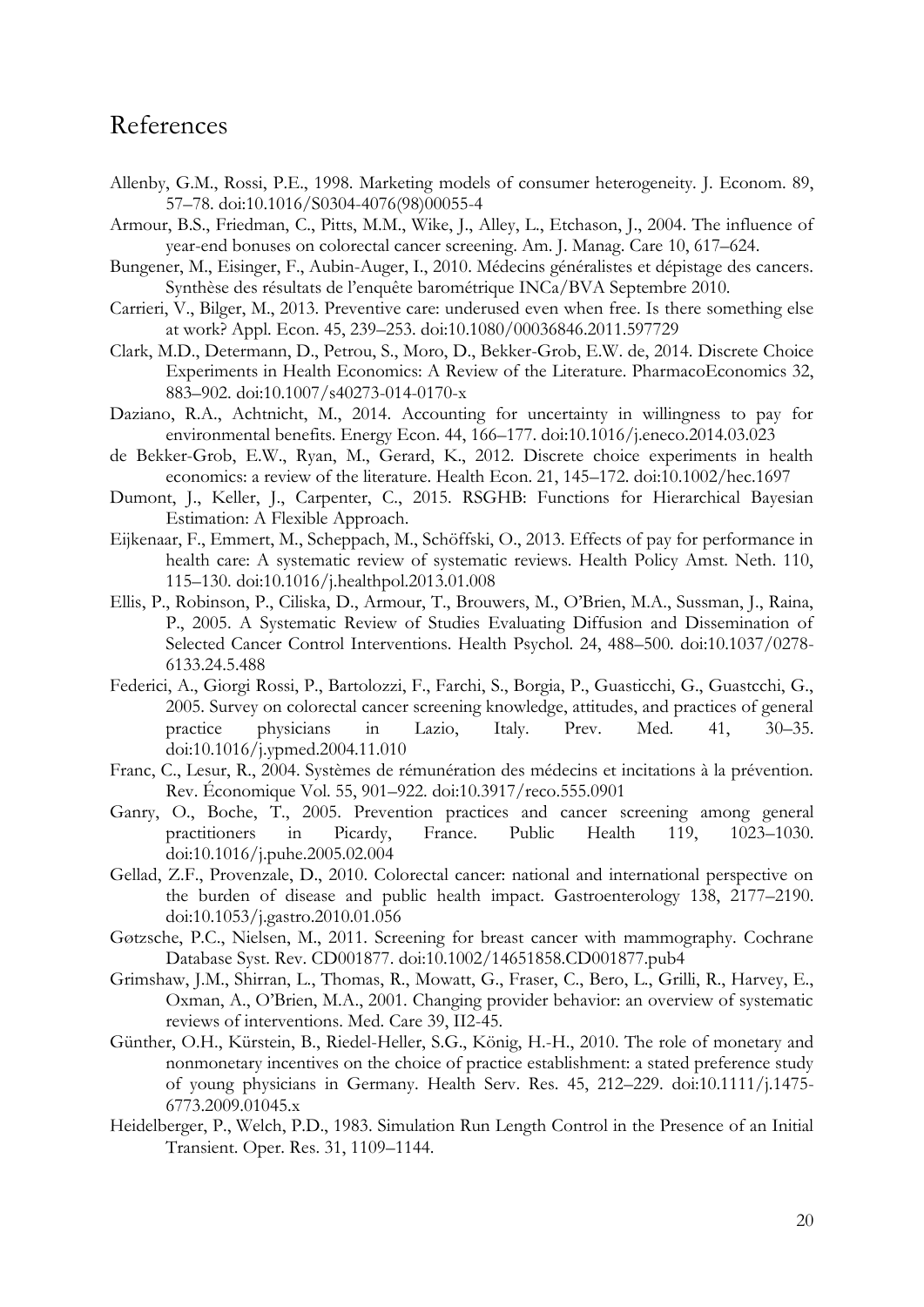- Hennig-Schmidt, H., Selten, R., Wiesen, D., 2011. How payment systems affect physicians' provision behaviour--an experimental investigation. J. Health Econ. 30, 637–646. doi:10.1016/j.jhealeco.2011.05.001
- Hensher, D.A., Rose, J.M., Greene, W.H., 2015. Applied Choice Analysis: A Primer. Cambridge University Press, Cambridge.
- Hoffman, R.M., Lewis, C.L., Pignone, M.P., Couper, M.P., Barry, M.J., Elmore, J.G., Levin, C.A., Van Hoewyk, J., Zikmund-Fisher, B.J., 2010. Decision-making processes for breast, colorectal, and prostate cancer screening: the DECISIONS survey. Med. Decis. Mak. Int. J. Soc. Med. Decis. Mak. 30, 53S–64S. doi:10.1177/0272989X10378701
- Hole, A.R., 2007. A comparison of approaches to estimating confidence intervals for willingness to pay measures. Health Econ. 16, 827–840. doi:10.1002/hec.1197
- Holte, J.H., Kjaer, T., Abelsen, B., Olsen, J.A., 2015. The impact of pecuniary and non-pecuniary incentives for attracting young doctors to rural general practice. Soc. Sci. Med. 128, 1–9. doi:10.1016/j.socscimed.2014.12.022
- Janus, K., 2010. Managing motivation among health care professionals. Adv. Health Care Manag. 9, 47–77. doi:10.1108/S1474-8231(2010)0000009007
- Jensen, L.F., Mukai, T.O., Andersen, B., Vedsted, P., 2012. The association between general practitioners' attitudes towards breast cancer screening and women's screening participation. BMC Cancer 12, 254. doi:10.1186/1471-2407-12-254
- Kass, R.E., Carlin, B.P., Gelman, A., Neal, R.M., 1998. Markov Chain Monte Carlo in Practice: A Roundtable Discussion. Am. Stat. 52, 93–100. doi:10.1080/00031305.1998.10480547
- Kerlikowske, K., Grady, D., Rubin, S.M., Sandrock, C., Ernster, V.L., 1995. Efficacy of screening mammography. A meta-analysis. JAMA J. Am. Med. Assoc. 273, 149–154.
- Kiran, T., Wilton, A.S., Moineddin, R., Paszat, L., Glazier, R.H., 2014. Effect of payment incentives on cancer screening in ontario primary care. Ann. Fam. Med. 12, 317–323. doi:10.1370/afm.1664
- Lancaster, K., 1966. A new approach to consumer theory. J Polit Econ 134–57.
- Li, J., Hurley, J., DeCicca, P., Buckley, G., 2014. Physician response to pay-for-performance: evidence from a natural experiment. Health Econ. 23, 962–978. doi:10.1002/hec.2971
- Liberalotto, N.A., 2012. L'engagement des médecins généralistes à l'égard du dépistage des cancers féminins: un révélateur de leurs positionnements face aux transformations de leur contexte d'exercice. Ph.D thesis. EHESS. 510 pages.
- Mannion, R., Davies, H.T.O., 2008. Payment for performance in health care. BMJ 336, 306–308. doi:10.1136/bmj.39463.454815.94
- Manski, C.F., 1977. The structure of random utility models. Theory Decis. 8, 229–254. doi:10.1007/BF00133443
- McFadden, D., 1974. Conditional Logit Analysis of Qualitative Choice Behavior., in: Frontiers in Econometrics. Academic Press: New York, pp. 105–142.
- McIlfatrick, S., Keeney, S., McKenna, H., McCarley, N., McElwee, G., 2013. Investigating the role of the general practitioner in cancer prevention: a mixed methods study. BMC Fam. Pract. 14, 58. doi:10.1186/1471-2296-14-58
- Quinn, M., Babb, P., Jones, J., Allen, E., 1999. Effect of screening on incidence of and mortality from cancer of cervix in England: evaluation based on routinely collected statistics. BMJ 318, 904–908.
- Regier, D.A., Ryan, M., Phimister, E., Marra, C.A., 2009. Bayesian and classical estimation of mixed logit: An application to genetic testing. J. Health Econ. 28, 598–610. doi:10.1016/j.jhealeco.2008.11.003
- Sabatino, S.A., Habarta, N., Baron, R.C., Coates, R.J., Rimer, B.K., Kerner, J., Coughlin, S.S., Kalra, G.P., Chattopadhyay, S., 2008. Interventions to increase recommendation and delivery of screening for breast, cervical, and colorectal cancers by healthcare providers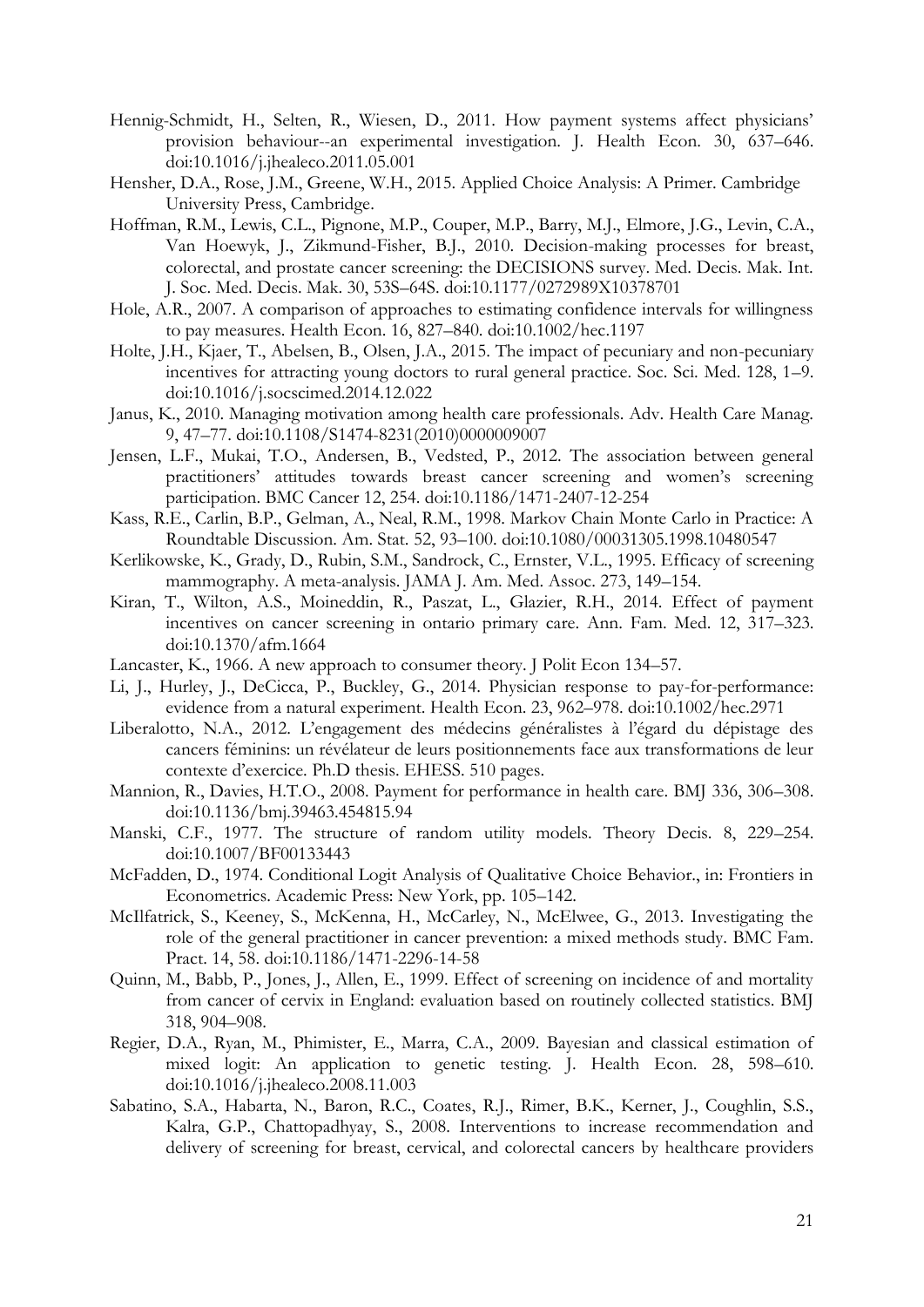systematic reviews of provider assessment and feedback and provider incentives. Am. J. Prev. Med. 35, S67-74. doi:10.1016/j.amepre.2008.04.008

- Sabatino, S.A., Lawrence, B., Elder, R., Mercer, S.L., Wilson, K.M., DeVinney, B., Melillo, S., Carvalho, M., Taplin, S., Bastani, R., Rimer, B.K., Vernon, S.W., Melvin, C.L., Taylor, V., Fernandez, M., Glanz, K., 2012. Effectiveness of interventions to increase screening for breast, cervical, and colorectal cancers: nine updated systematic reviews for the guide to community preventive services. Am. J. Prev. Med. 43, 97–118. doi:10.1016/j.amepre.2012.04.009
- Saslow, D., Solomon, D., Lawson, H.W., Killackey, M., Kulasingam, S.L., Cain, J., Garcia, F.A.R., Moriarty, A.T., Waxman, A.G., Wilbur, D.C., Wentzensen, N., Downs, L.S., Jr, Spitzer, M., Moscicki, A.-B., Franco, E.L., Stoler, M.H., Schiffman, M., Castle, P.E., Myers, E.R., 2012. American Cancer Society, American Society for Colposcopy and Cervical Pathology, and American Society for Clinical Pathology screening guidelines for the prevention and early detection of cervical cancer. Am. J. Clin. Pathol. 137, 516–542. doi:10.1309/AJCPTGD94EVRSJCG
- Scott, A., 2001. Eliciting GPs' preferences for pecuniary and non-pecuniary job characteristics. J. Health Econ. 20, 329–347.
- Sicsic, J., Franc, C., 2016. Impact assessment of a pay-for-performance program on breast cancer screening in France using micro data. Eur. J. Health Econ. HEPAC Health Econ. Prev. Care. doi:10.1007/s10198-016-0813-2
- Sicsic, J., Le Vaillant, M., Franc, C., 2012. Intrinsic and extrinsic motivations in primary care: an explanatory study among French general practitioners. Health Policy Amst. Neth. 108, 140–148. doi:10.1016/j.healthpol.2012.08.020
- Thurstone, L.L., 1927. A law of comparative judgment. Psychol. Rev. 273–286.
- Town, R., Kane, R., Johnson, P., Butler, M., 2005. Economic incentives and physicians' delivery of preventive care: A systematic review. Am. J. Prev. Med. 28, 234–240. doi:10.1016/j.amepre.2004.10.013
- Train, K., 2003. Discrete Choice Methods with Simulation. Cambridge University Press, New York.
- Train, K., Weeks, M., 2005. Discrete Choice Models in Preference Space and Willingness-to-Pay Space, in: Scarpa, R., Alberini, A. (Eds.), Applications of Simulation Methods in Environmental and Resource Economics, The Economics of Non-Market Goods and Resources. Springer Netherlands, pp. 1–16.
- Weller, D., 1997. Cancer screening in general practice. Aust. Fam. Physician 26, 517–519, 522– 525, 527.
- WHO, 2008. The Global Burden of Disease: 2004 Update. World Health Organization.
- Zapka, J.G., Lemon, S.C., 2004. Interventions for patients, providers, and health care organizations. Cancer 101, 1165–1187. doi:10.1002/cncr.20504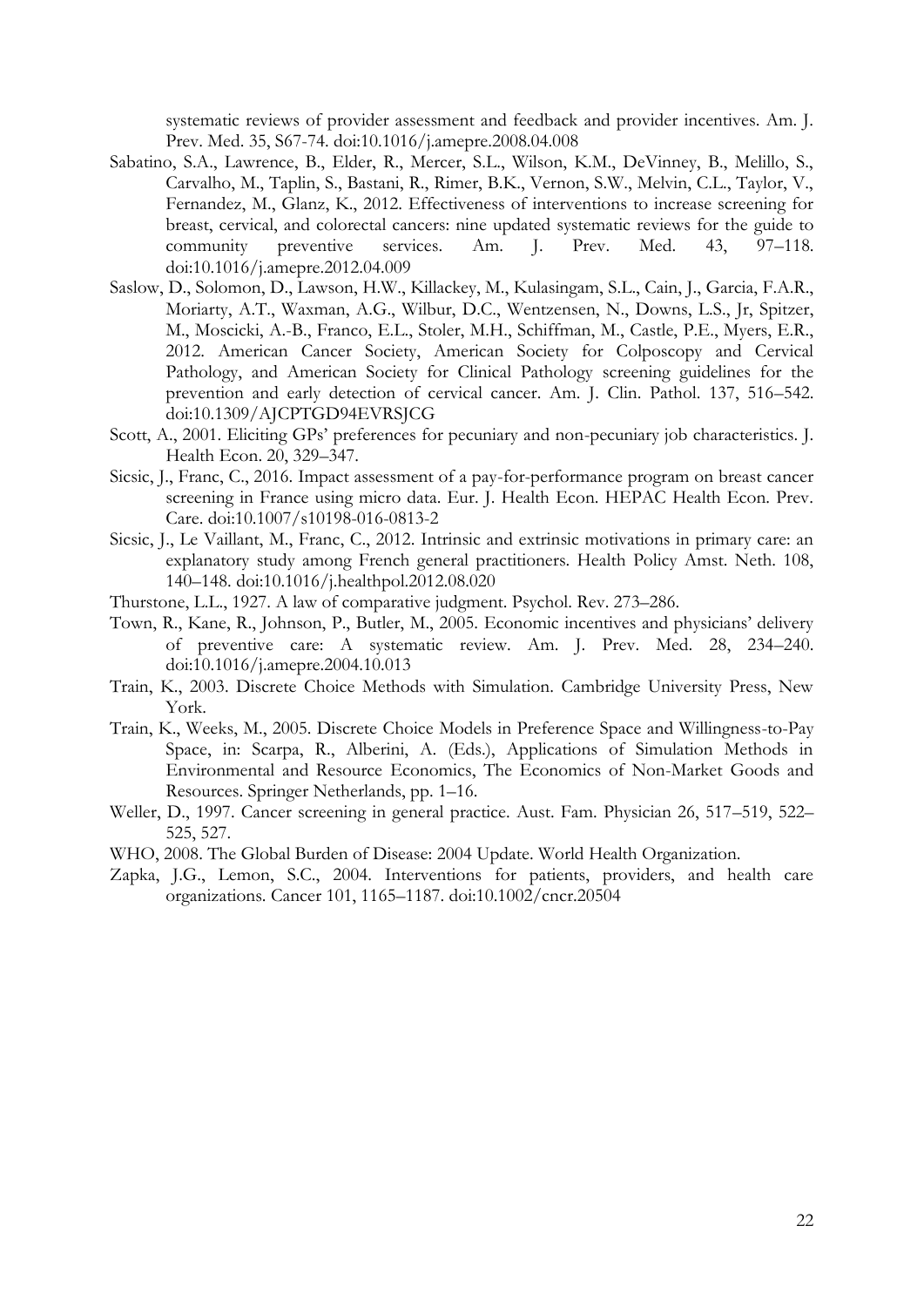# Tables

| <b>Attributes</b>   | Definition                                                           | Levels               | Coding | Expected<br>effect |
|---------------------|----------------------------------------------------------------------|----------------------|--------|--------------------|
| Leaflet (LEAF)      | Providing GPs with cancer screening leaflets                         | yes, no              | dummy  | $\beta$ 1 > 0      |
| Training (TRAIN)    | Compensated targeted training for the GP                             | yes, no              | dummy  | $\beta$ 2 > 0      |
| Listing (LIST)      | Bi-annual listing of screened patients                               | yes, no              | dummy  | $\beta$ 3 > 0      |
| Assistance (ASSIST) | Qualified staff assistance                                           | yes, no              | dummy  | $\beta$ 4 > 0      |
| Payment (PAY)       | Additional payment based on patients'<br>screening rates improvement | $0, 1, 3, 5$ in $\%$ | linear | $\beta$ 5 > 0      |

**Table 1**. Summary of attributes, coding scheme, and expected effects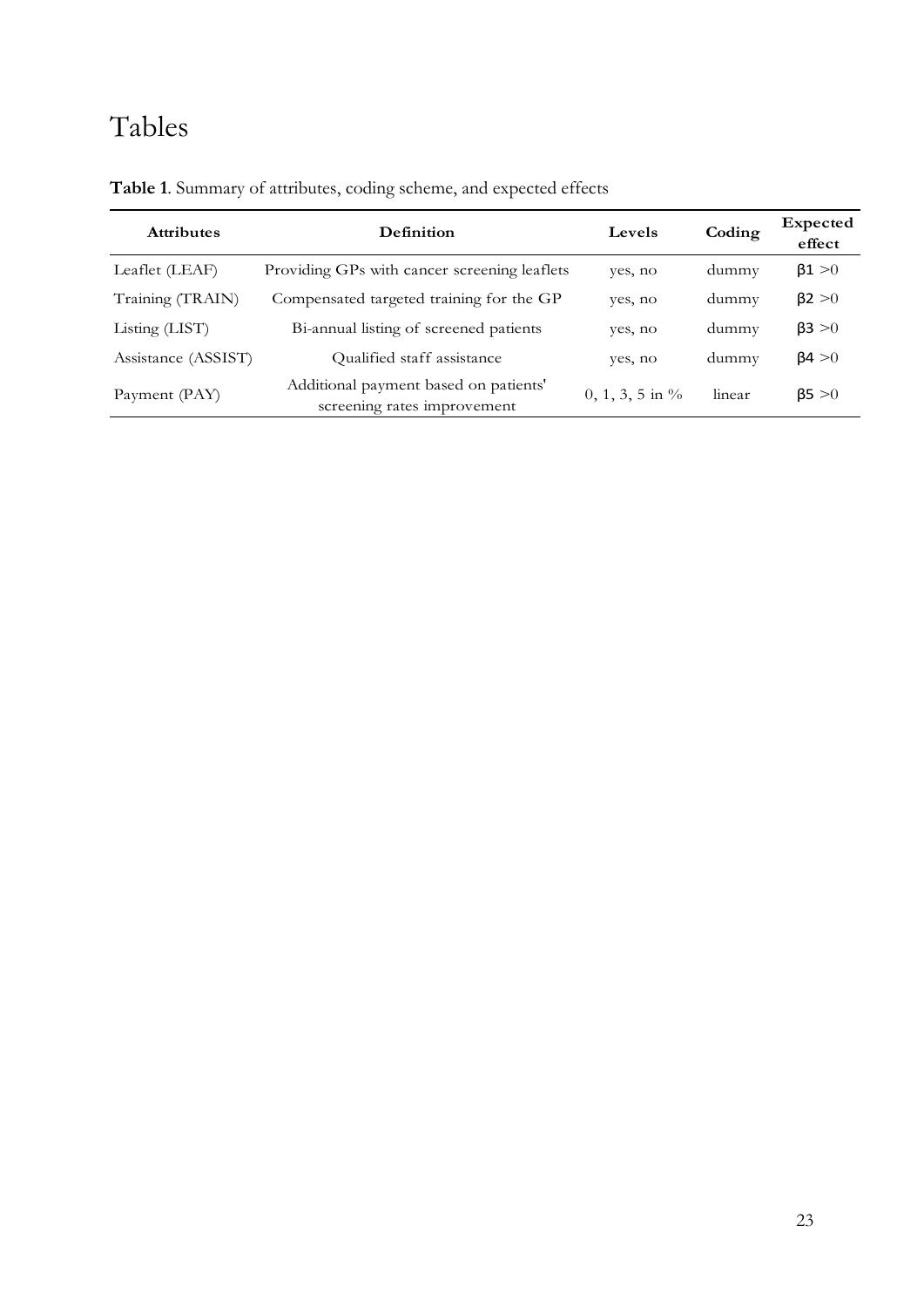|                              |                | <b>Breast cancer</b> |     | Cervical cancer |     | Colorectal cancer |                  | Overall |
|------------------------------|----------------|----------------------|-----|-----------------|-----|-------------------|------------------|---------|
|                              | N              | $\%$                 | N   | $\frac{o}{o}$   | N   | $\frac{o}{o}$     | $\boldsymbol{N}$ | $\%$    |
| Gender                       |                |                      |     |                 |     |                   |                  |         |
| Female                       | 30             | 27.8                 | 30  | 27.0            | 32  | 28.1              | 92               | 27.6    |
| Male                         | 78             | 72.2                 | 81  | 73.0            | 82  | 71.9              | 241              | 72.4    |
| Age                          |                |                      |     |                 |     |                   |                  |         |
| $<$ 45 years                 | 18             | 16.7                 | 24  | 21.6            | 25  | 21.9              | 67               | 20.1    |
| 45-54 years                  | 44             | 40.7                 | 34  | 30.6            | 46  | 40.4              | 124              | 37.2    |
| $>54$ years                  | 46             | 42.6                 | 53  | 47.8            | 43  | 37.7              | 142              | 42.6    |
| Practice location            |                |                      |     |                 |     |                   |                  |         |
| Paris neighborhood           | 18             | 16.7                 | 20  | 18.0            | 22  | 19.3              | 60               | 18.0    |
| North                        | $\overline{4}$ | 3.7                  | 8   | 7.2             | 10  | 8.8               | 22               | 6.6     |
| East                         | 22             | 20.4                 | 32  | 28.8            | 24  | 21.1              | 78               | 23.4    |
| West                         | 24             | 22.2                 | 21  | 18.9            | 20  | 17.5              | 65               | 19.5    |
| South                        | 40             | 37.0                 | 30  | 27.0            | 38  | 33.3              | 108              | 32.4    |
| Type of location             |                |                      |     |                 |     |                   |                  |         |
| Rural (<=10,000 inhabitants) | 34             | 31.5                 | 36  | 32.4            | 44  | 38.6              | 114              | 34.2    |
| Urban (>10,000 inhabitants)  | 74             | 68.5                 | 75  | 67.6            | 70  | 61.4              | 219              | 65.8    |
| Type of practice             |                |                      |     |                 |     |                   |                  |         |
| Solo                         | 58             | 53.7                 | 56  | 50.5            | 56  | 49.1              | 170              | 51.1    |
| Group                        | 50             | 46.3                 | 55  | 49.6            | 58  | 50.9              | 163              | 48.9    |
| Number of hours worked /week |                |                      |     |                 |     |                   |                  |         |
| $<= 50$ hours                | 48             | 44.4                 | 61  | 54.9            | 59  | 51.7              | 168              | 50.5    |
| $>50$ hours                  | 60             | 55.6                 | 50  | 45.1            | 55  | 48.3              | 165              | 49.5    |
| Screening practices          |                |                      |     |                 |     |                   |                  |         |
| Systematic                   | 42             | 38.9                 | 42  | 37.8            | 37  | 32.5              | 121              | 36.3    |
| Very often                   | 34             | 31.5                 | 40  | 36.0            | 44  | 38.6              | 118              | 35.4    |
| Often                        | 28             | 25.9                 | 22  | 19.8            | 25  | 21.9              | 75               | 22.5    |
| Sometines/never              | 4              | 3.7                  | 7   | 6.3             | 8   | 7.0               | 19               | 5.7     |
| Total                        | 108            | 100                  | 111 | 100             | 114 | 100               | 333              | 100     |

**Table 2**. Descriptive statistics of the three samples of respondents (after exclusion of serial nontraders)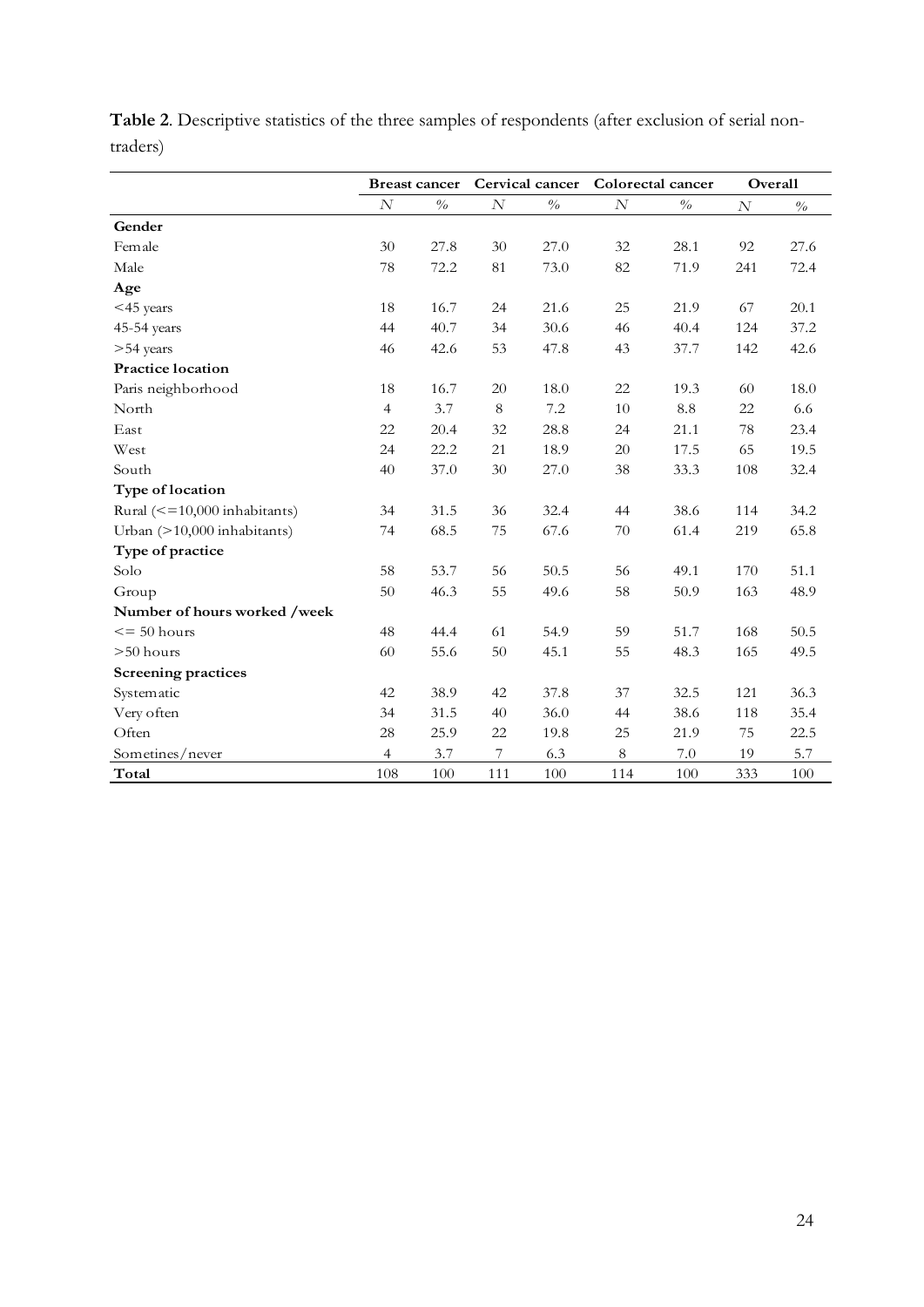**Table 3**. Estimation results for the binary logit models

|                             |                          | <b>Breast cancer</b>     |                               | Cervical cancer           | Colorectal cancer        |                          |  |
|-----------------------------|--------------------------|--------------------------|-------------------------------|---------------------------|--------------------------|--------------------------|--|
|                             | Main effects (1)         | Interactions (2)         | Main effects (1)              | Interactions (2)          | Main effects (1)         | Interactions (2)         |  |
|                             | Coef. [95% CI]           | Coef. [95% CI]           | Coef. [95% CI]                | Coef. [95% CI]            | Coef. [95% CI]           | Coef. [95% CI]           |  |
| 1. Preferences estimates    |                          |                          |                               |                           |                          |                          |  |
| Intercept                   | $-1.77$ $[-2.22; -1.32]$ | $-1.61$ $[-2.09; -1.13]$ | $-1.82$ [ $-2.22$ ; $-1.41$ ] | $-1.75$ $[-2.18; -1.32]$  | $-1.70$ $[-2.12; -1.29]$ | $-1.49$ $[-1.93; -1.06]$ |  |
| LEAF                        | $0.42$ [0.21; 0.63]      | $0.27$ [-0.03; 0.56]     | $0.51$ [0.28; 0.74]           | $0.56$ [0.26; 0.85]       | $0.30$ [0.06; 0.54]      | $0.15$ [-0.16; 0.46]     |  |
| <b>TRAIN</b>                | $0.73$ [0.48; 0.99]      | $0.67$ [0.42; 0.93]      | $0.80$ [0.53; 1.08]           | $0.79$ [0.51; 1.06]       | $0.54$ [0.27; 0.80]      | $0.46$ [0.20; 0.73]      |  |
| <b>LIST</b>                 | $0.84$ [0.55; 1.13]      | $0.71$ [0.33; 1.08]      | $0.94$ [0.63; 1.25]           | $0.84$ [0.46; 1.21]       | $0.57$ [0.29; 0.85]      | $0.36$ [0.03; 0.70]      |  |
| <b>ASSIST</b>               | $0.16$ [-0.14; 0.46]     | $0.03$ [-0.37; 0.43]     | $0.46$ [0.17; 0.75]           | $0.35$ [-0.05; 0.75]      | $0.02$ [-0.24; 0.28]     | $-0.21$ $[-0.55; 0.15]$  |  |
| PAY                         | $0.35$ [0.27; 0.44]      | $0.33$ [0.25; 0.42]      | $0.33$ [0.24; 0.41]           | $0.33$ [0.25; 0.42]       | $0.45$ [0.37; 0.53]      | $0.43$ [0.35; 0.51]      |  |
| <b>LEAF×PAY</b>             |                          | $0.05$ [-0.07; 0.17]     |                               | $-0.04$ [ $-0.16$ ; 0.08] |                          | $0.04$ [-0.08; 0.15]     |  |
| <b>LIST×ASSIST</b>          |                          | $0.31$ [-0.09; 0.71]     |                               | $0.18$ [-0.23; 0.59]      |                          | $0.46$ [0.04; 0.88]      |  |
| 2. MRS estimates (in $\%$ ) |                          |                          |                               |                           |                          |                          |  |
| <b>LEAF</b>                 | $1.18$ [0.61; 1.23]      |                          | 1.57 [0.85; 2.28]             |                           | $0.67$ [0.14; 1.19]      |                          |  |
| <b>TRAIN</b>                | 2.07 [1.23; 2.90]        |                          | 2.47 [1.48; 3.47]             |                           | 1.20 $[0.60; 1.80]$      |                          |  |
| <b>LIST</b>                 | 2.36 [1.44; 3.28]        |                          | 2.89 [1.67; 4.10]             |                           | 1.27 [0.60; 1.92]        |                          |  |
| <b>ASSIST</b>               | $0.45$ [-0.40; 1.30]     |                          | 1.41 [0.45; 2.37]             |                           | $0.04$ [-0.53; 0.62]     |                          |  |
| 3. Model statistics         |                          |                          |                               |                           |                          |                          |  |
| Number of GPs               | 108                      | 108                      | 111                           | 111                       | 114                      | 114                      |  |
| Number of observations      | 1180                     | 1180                     | 1222                          | 1222                      | 1251                     | 1251                     |  |
| Log-Likelihood              | $-717.45$                | $-716.45$                | $-734.31$                     | $-734.07$                 | $-748.39$                | $-746.72$                |  |
| Pseudo R2                   | 0.122                    | 0.123                    | 0.126                         | 0.126                     | 0.137                    | 0.139                    |  |
| S-estimates <sup>a</sup>    | 319                      | 5683                     | 46                            | 11,577                    | 17,477                   | 29,806                   |  |

respondents needed to obtain a significant estimate of each parameter of the utility function (Hensher et al., 2015). For instance, in order to obtain a significant effect of ASSIST (the attribute with lowest t-ratio), it would have required 319 respondents for breast cancer, and 17,477 respondents for colorectal cancer. Similarly, in order to estimate a significant interaction between LEAF and PAY, it would have required 5683 respondents for breast cancer, 11,577 respondents for cervical cancer, and 29,806 respondents for colorectal cancer.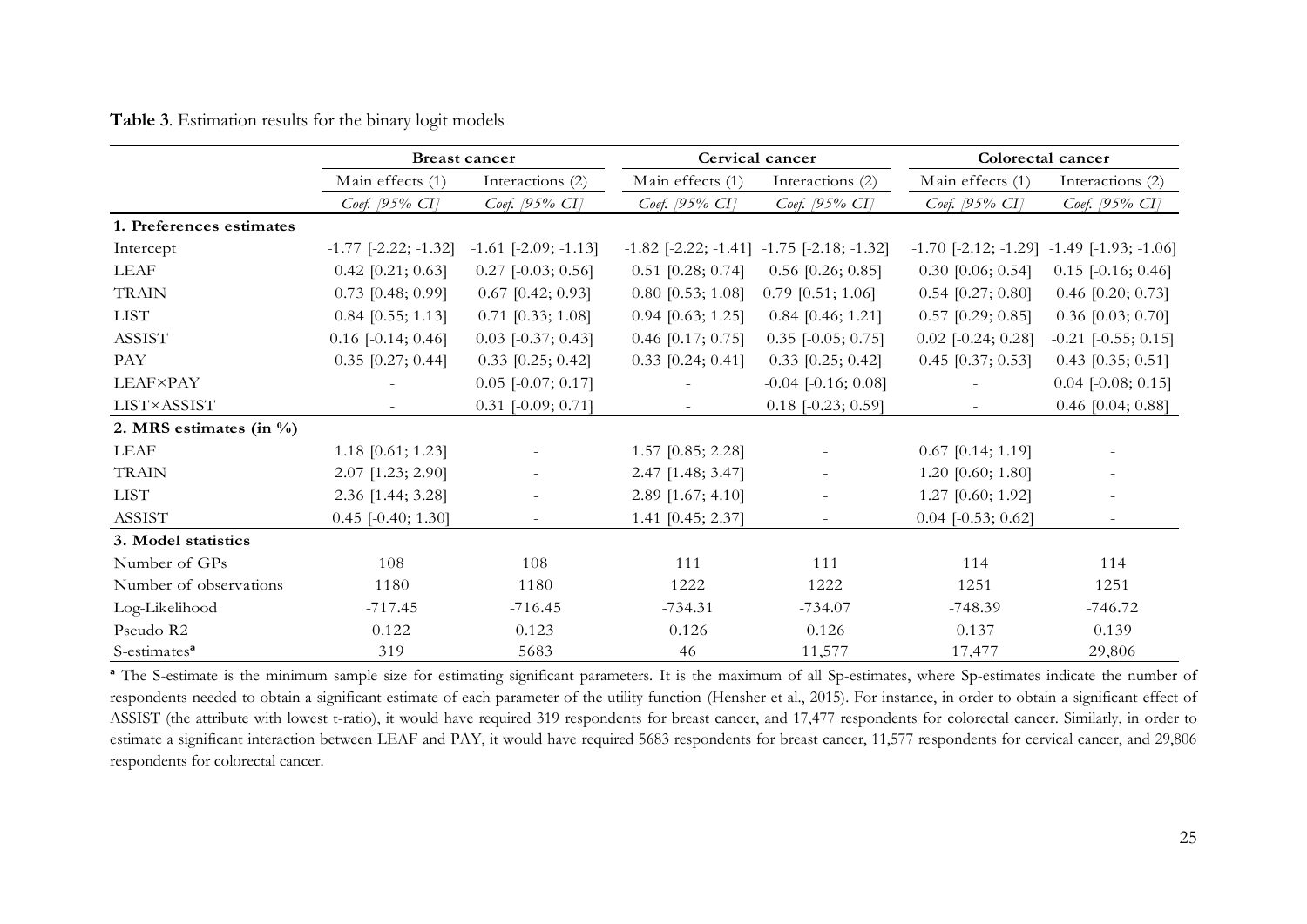|               |                            |                    | <b>Breast cancer</b> |      | Cervical cancer |      | Colorectal cancer |
|---------------|----------------------------|--------------------|----------------------|------|-----------------|------|-------------------|
|               |                            |                    | $MRS$ (%)            |      | $MRS$ (%)       |      | $MRS$ (%)         |
| Attribute     | Quartiles                  | $Est$ <sup>a</sup> | $SD^{\mathsf{b}}$    | Est  | SD              | Est  | SD                |
| <b>LEAF</b>   | Q1                         | 1.06               | 0.67                 | 1.36 | 0.79            | 0.79 | 0.71              |
|               | Mean                       | 1.27               | 0.75                 | 1.61 | 0.85            | 1.01 | 0.79              |
|               | Q2 (Median)                | 1.25               | 0.75                 | 1.61 | 0.84            | 0.99 | 0.76              |
|               | Q <sub>3</sub>             | 1.42               | 0.79                 | 1.91 | 0.90            | 1.28 | 0.82              |
|               | $IQR \circ (Q3-Q1)$        | 0.36               |                      | 0.55 |                 | 0.49 |                   |
| <b>TRAIN</b>  | Q1                         | 1.49               | 1.04                 | 1.63 | 1.17            | 0.81 | 0.77              |
|               | Mean                       | 1.89               | 1.21                 | 2.18 | 1.30            | 1.14 | 0.85              |
|               | Q2 (Median)                | 1.95               | 1.16                 | 2.10 | 1.29            | 1.15 | 0.82              |
|               | Q <sub>3</sub>             | 2.30               | 1.30                 | 2.87 | 1.36            | 1.46 | 0.90              |
|               | IOR $(03-01)$ <sup>c</sup> | 0.81               |                      | 1.24 |                 | 0.65 |                   |
| <b>LIST</b>   | Q1                         | 1.25               | 1.37                 | 1.11 | 1.75            | 0.73 | 0.98              |
|               | Mean                       | 2.01               | 1.57                 | 2.28 | 1.98            | 1.17 | 1.13              |
|               | Q2 (Median)                | 1.88               | 1.53                 | 1.83 | 1.92            | 1.14 | 1.07              |
|               | Q3                         | 2.62               | 1.65                 | 3.39 | 2.10            | 1.49 | 1.20              |
|               | IQR $(Q3-Q1)$ <sup>c</sup> | 1.37               |                      | 2.28 |                 | 0.76 |                   |
| <b>ASSIST</b> | Q1                         | $-0.29$            | 1.43                 | 0.85 | 1.23            | 0.00 | 0.77              |
|               | Mean                       | 0.9                | 1.70                 | 1.36 | 1.34            | 0.26 | 0.85              |
|               | Q2 (Median)                | 0.98               | 1.60                 | 1.47 | 1.33            | 0.28 | 0.82              |
|               | Q <sub>3</sub>             | 1.62               | 1.78                 | 1.90 | 1.40            | 0.55 | 0.89              |
|               | IQR $(Q3-Q1)$ <sup>c</sup> | 1.91               |                      | 1.05 |                 | 0.55 |                   |
| <b>PAY</b>    | Q1                         | 0.65               | 0.44                 | 0.58 | 0.32            | 0.63 | 0.39              |
|               | $\operatorname{Mean}$      | 0.86               | 0.48                 | 0.73 | 0.36            | 0.83 | 0.42              |
|               | Q2 (Median)                | 1.02               | 0.49                 | 0.79 | 0.37            | 0.95 | 0.43              |
|               | Q3                         | 1.19               | 0.52                 | 0.97 | 0.40            | 1.11 | 0.46              |
|               | IQR $(Q3-Q1)$ <sup>c</sup> | 0.54               |                      | 0.39 |                 | 0.48 |                   |

**Table 4.** Quartiles of the posterior distribution of individual MRS estimates – HB-MXL results

<sup>a</sup> Mean MRS values calculated for each GP over the 5,000 MCMC draws retained after convergence.

ᵇ Standard deviation from mean MRS values calculated for each GP over the 5,000 MCMC draws retained after convergence.

ᶜ Interquartile range : statistical measure of the dispersion of GPs' MRS values.

Lecture: For breast cancer, half of GPs have a mean MRS value for the Leaflet higher than 1.25 (median), and 25% of GPs have a mean MRS value higher than 1.42 (Q3). The difference between the upper quartile and the lower quartile (IQR) of the MRS distribution for the Leaflet is 0.36.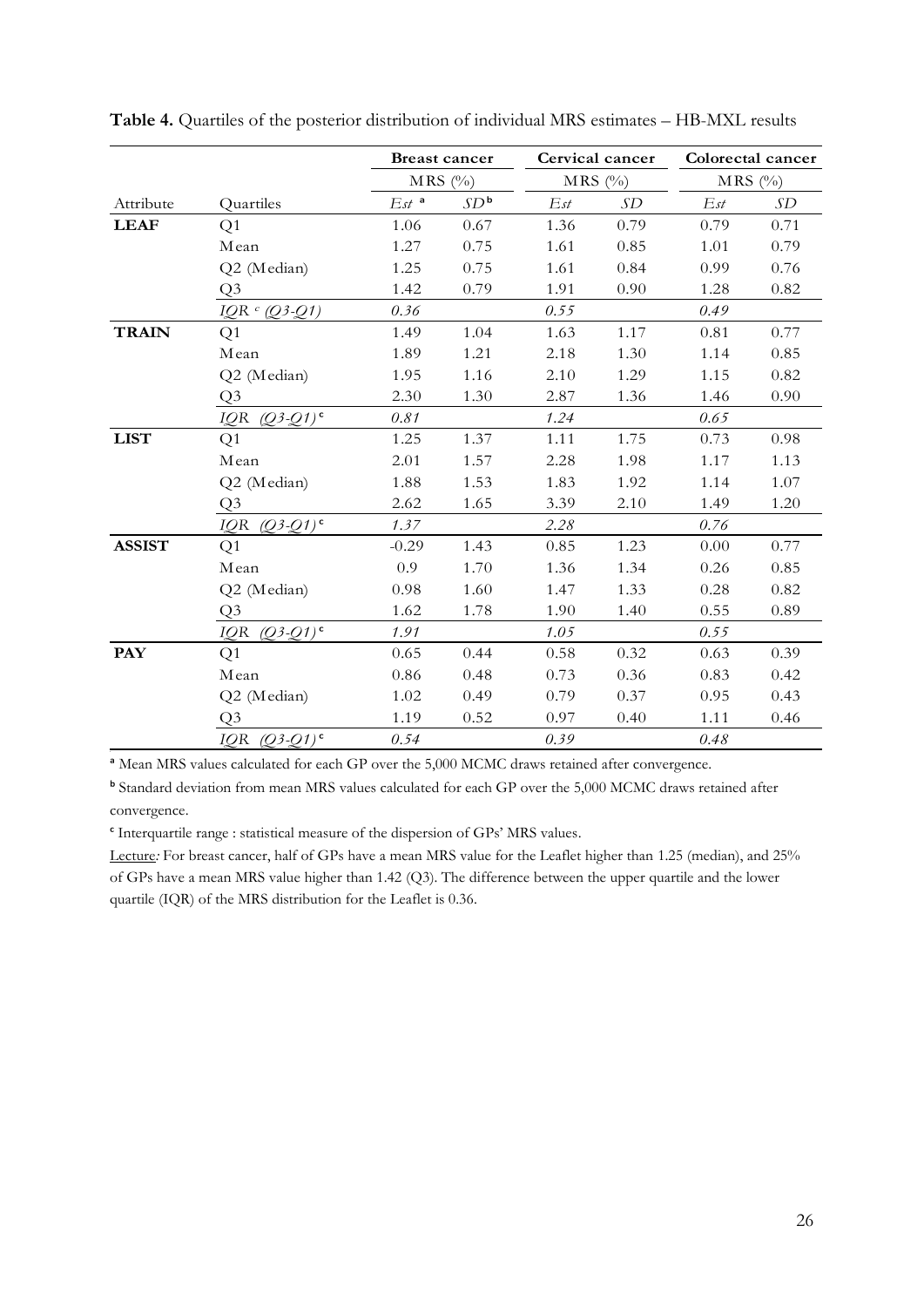## Figures

**Figure 1**. Example of a choice task

**Cancer screening programme A**

You are provided with  $[$ <sup>\*</sup> $]$  cancer screening leaflets for your patients

You are being financed a training for  $[$ <sup>\*</sup> $]$  cancer screening

You don't have access to a bi-annual listing of screened patients

You **don't** benefit from a qualified staff assistance

You benefit from a 3% additional payment based on targeted screening objective

**Choice** : Would you change your usual screening practice for the proposed cancer screening programme ?

□ Yes

□ No

□ I don't know

[\*] was replaced by either 'breast', 'cervical, or 'colorectal' according to the questionnaire version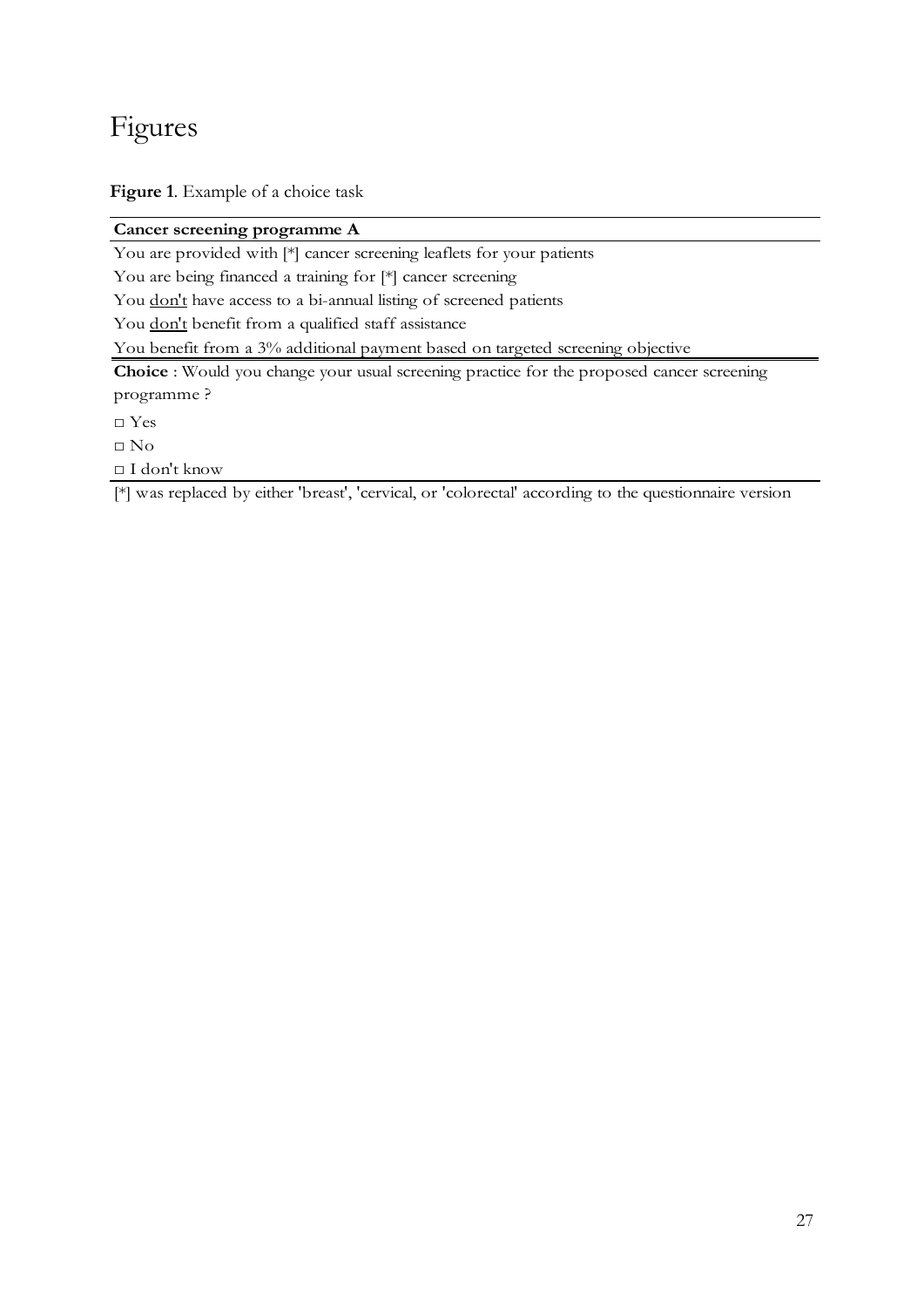

#### **Figure 2**. Cumulative density functions (CDFs) of individual MRS estimates across cancer screening contexts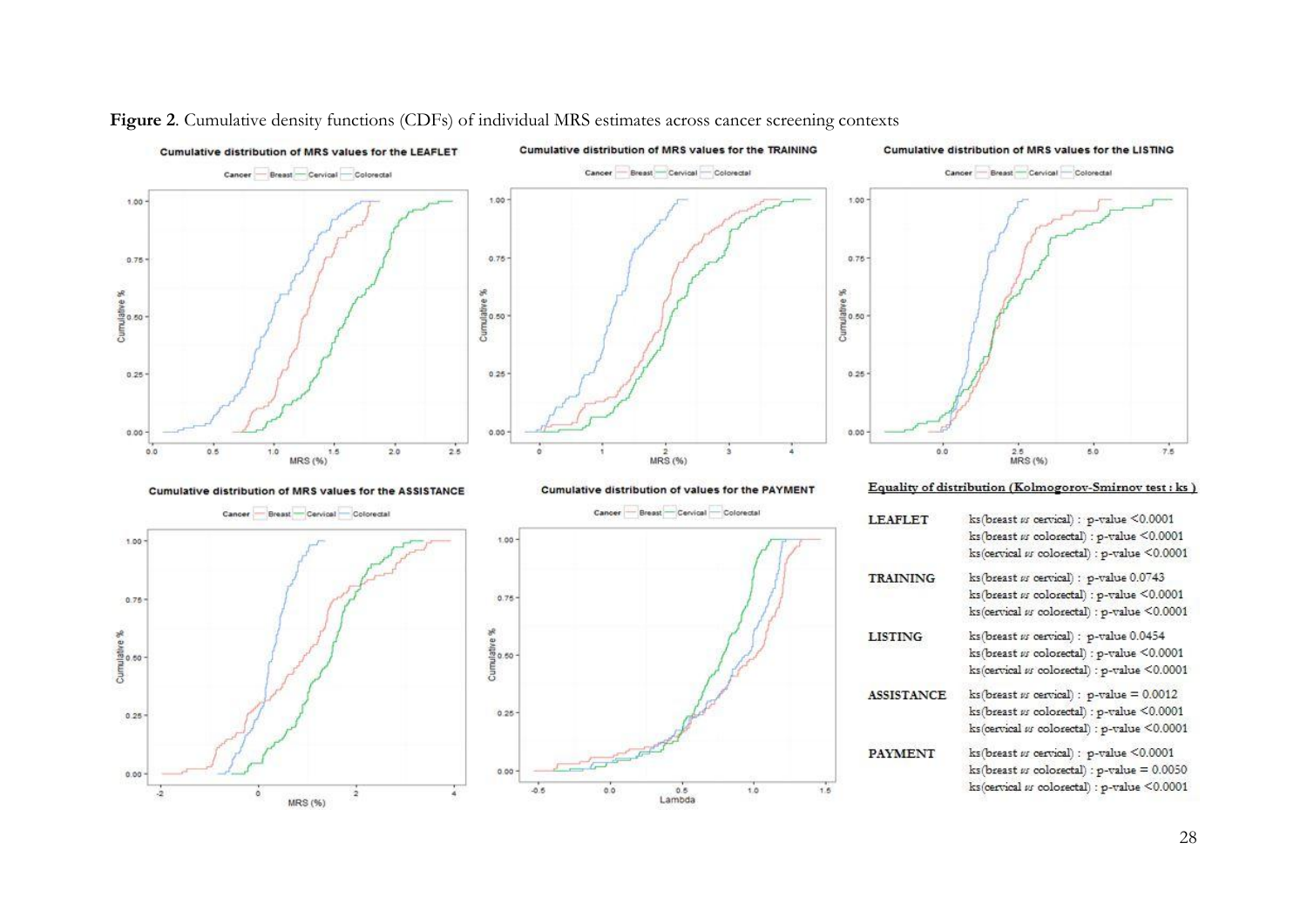

#### **Figure 3**. Within- and between- GP variability in individual MRS values across cancer screening contexts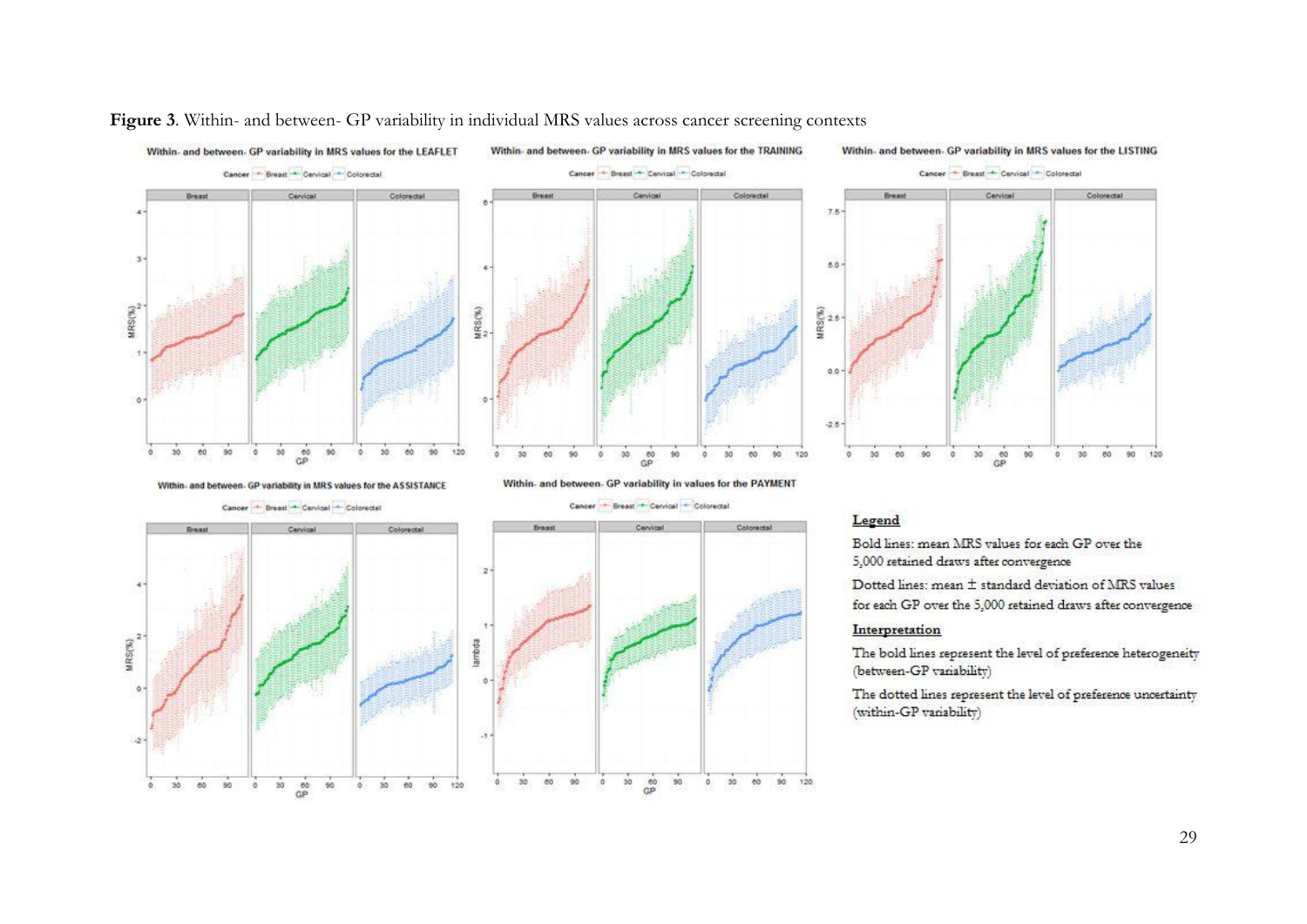## Appendix

**Appendix 1**. Details on the MCMC procedure to estimate the HB-MXL models (equation 3)

The MCMC algorithm was used to estimate the joint posterior distribution of the coefficients given the data (Allenby and Rossi, 1998). The Markov chain was initialized using non-informative priors: a centred normal distribution with large variance for the random parameters' mean, and an inverted Wishart distribution for the random parameters' standard deviation (Train, 2003). The random parameters were assumed to follow a multivariate normal distribution with vector of mean parameters and matrix of variance-covariance parameters to be estimated. We used a full covariance matrix (6x6=36 elements) to model variability in GPs preferences for the screening attributes and how these preferences relate with each other. This is another advantage of the bayesian approach, which allows easily exploring parameters space with many dimensions.

The main issue when using MCMC is to determine when the Markov chain has converged. In order to check that convergence was attained, we inspected the traceplot to see if the draws traversed the posterior (Train, 2003) as well as the autocorrelation over the draws. We also performed the Heidelberger-Welch test that assesses the convergence of the Markov chain by testing the hypothesis that the chain comes from a stationary process (Heidelberger and Welch, 1983). These diagnostics were used to define the length of the 'burn-in period' (i.e. the number of iterations occurring prior to convergence that were discarded), the number of iterations that were used to conduct inference, and the proportion of iterations that were retained after convergence to reduce correlation across the Markov chain (Kass et al., 1998).

In the cervical and colorectal cancer subsamples, 50,000 iterations were used as 'burn-in' after which every 10-th draw was retained from 50,000 additional iterations, providing a total of 5,000 draws from the posterior distribution of the parameters. In the breast cancer subsample, 50,000 iterations were used as 'burn-in', but autocorrelation was more important and convergence could only be achieved by retaining every 20-th draw from 100,000 additional iterations, providing a total of 5,000 draws to conduct inference (see Appendix 2 for a summary of convergence diagnostics).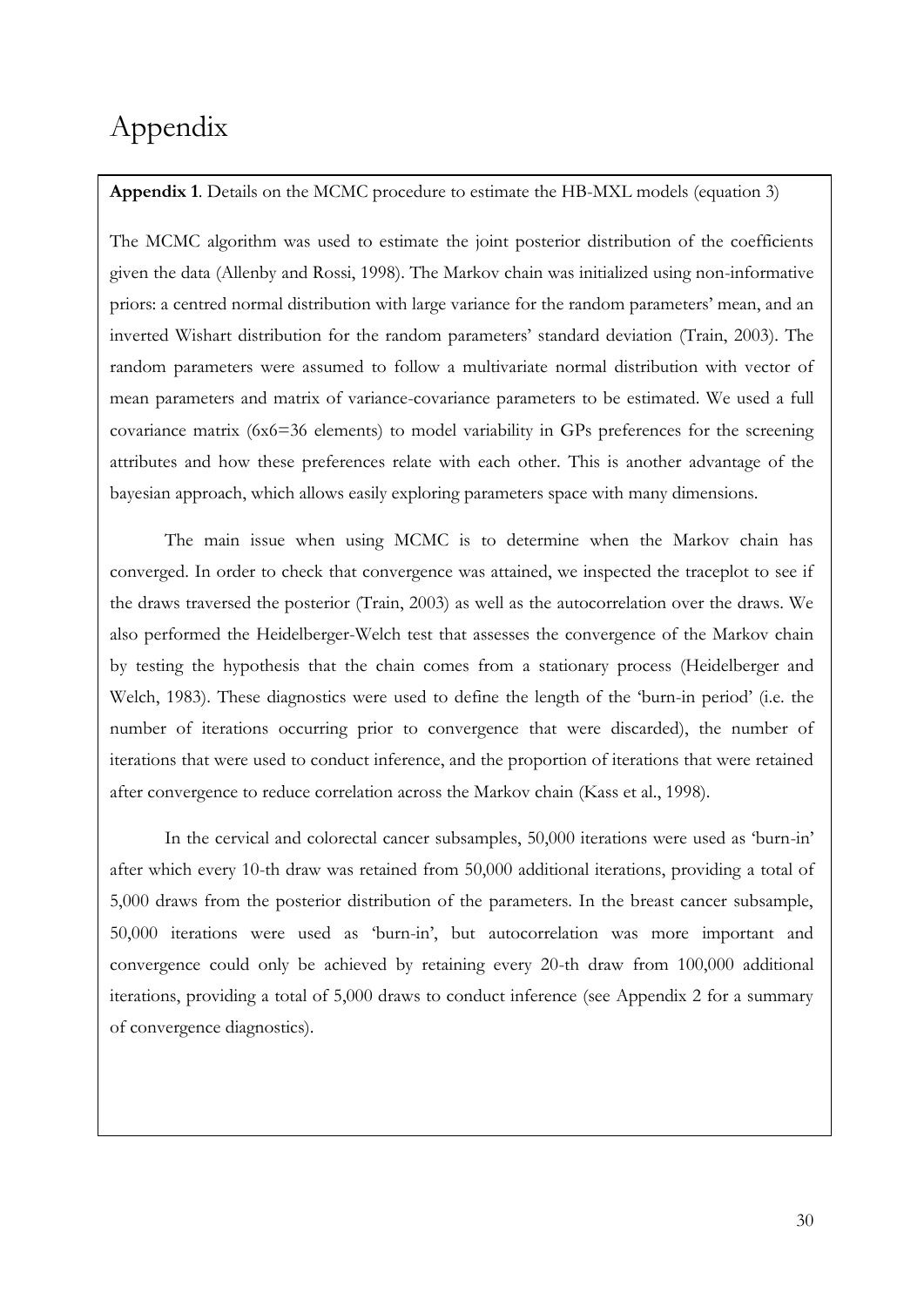|                             |        | Heidleberger test | Burn-in | Iter. after | Iter. kept after |
|-----------------------------|--------|-------------------|---------|-------------|------------------|
|                             | Result | p-value           | period  | convergence | convergence      |
| Breast cancer screening     |        |                   |         |             |                  |
| Intercept                   | passed | 0.806             | 50,000  | 100,000     | 5,000            |
| LEAF                        | passed | 0.318             | 50,000  | 100,000     | 5,000            |
| <b>TRAIN</b>                | passed | 0.602             | 50,000  | 100,000     | 5,000            |
| <b>LIST</b>                 | passed | 0.312             | 50,000  | 100,000     | 5,000            |
| <b>ASSIST</b>               | passed | 0.409             | 50,000  | 100,000     | 5,000            |
| PAY                         | passed | 0.529             | 50,000  | 100,000     | 5,000            |
| Cervical cancer screening   |        |                   |         |             |                  |
| Intercept                   | passed | 0.281             | 50,000  | 50,000      | 5,000            |
| <b>LEAF</b>                 | passed | 0.124             | 50,000  | 50,000      | 5,000            |
| TRAIN                       | passed | 0.293             | 50,000  | 50,000      | 5,000            |
| <b>LIST</b>                 | passed | 0.181             | 50,000  | 50,000      | 5,000            |
| <b>ASSIST</b>               | passed | 0.128             | 50,000  | 50,000      | 5,000            |
| PAY                         | passed | 0.341             | 50,000  | 50,000      | 5,000            |
| Colorectal cancer screening |        |                   |         |             |                  |
| Intercept                   | passed | 0.471             | 50,000  | 50,000      | 5,000            |
| <b>LEAF</b>                 | passed | 0.637             | 50,000  | 50,000      | 5,000            |
| TRAIN                       | passed | 0.606             | 50,000  | 50,000      | 5,000            |
| <b>LIST</b>                 | passed | 0.606             | 50,000  | 50,000      | 5,000            |
| <b>ASSIST</b>               | passed | 0.052             | 50,000  | 50,000      | 5,000            |
| PAY                         | passed | 0.606             | 50,000  | 50,000      | 5,000            |

## **Appendix 2**. Summary of the MCMC convergence diagnostics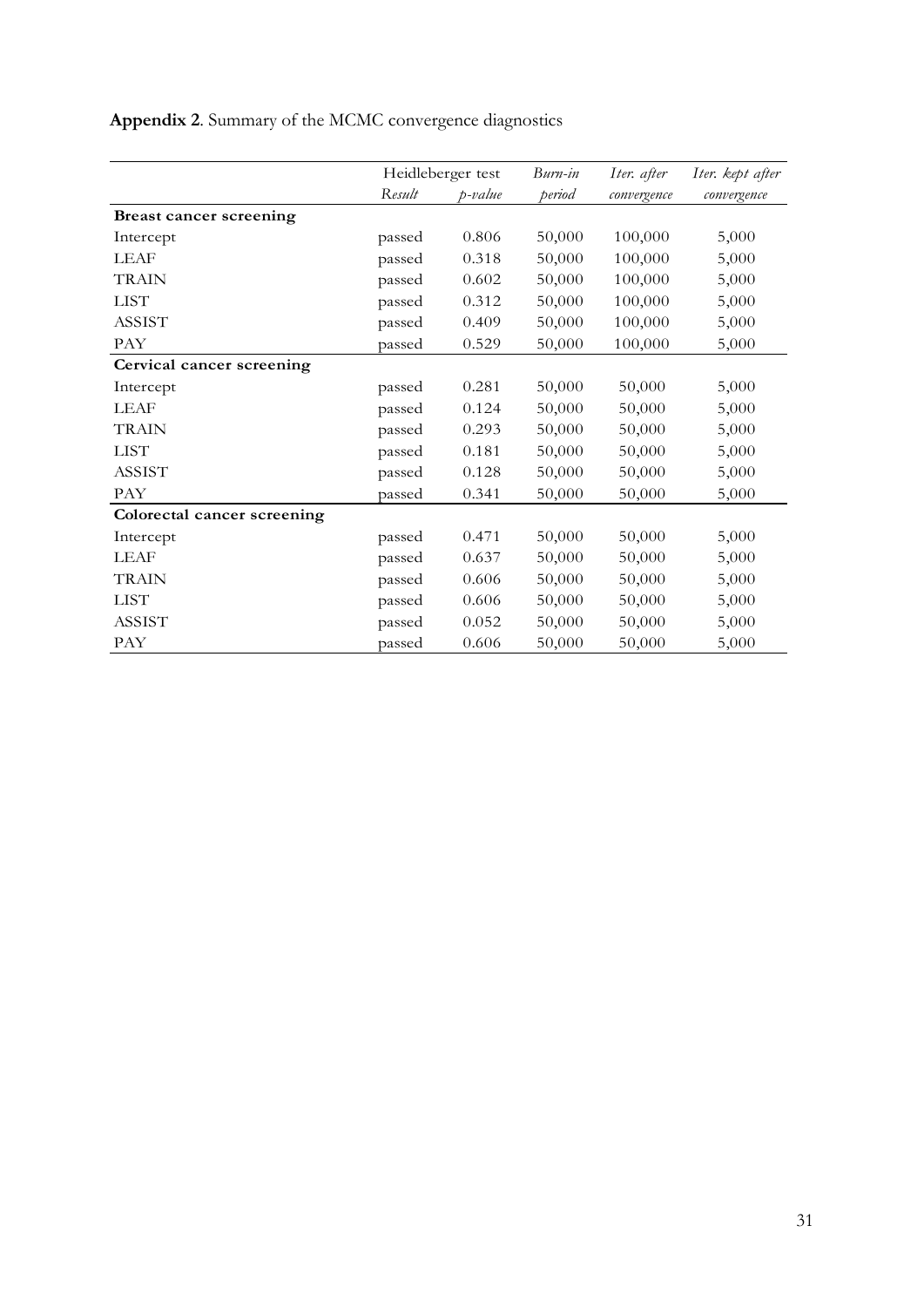|                              |                | Non-traders |                | <b>Traders</b> |                  | Overall | Chi-square test |
|------------------------------|----------------|-------------|----------------|----------------|------------------|---------|-----------------|
|                              | N              | col %       | $\overline{N}$ | col %          | $\boldsymbol{N}$ | $\%$    | $P-value$       |
| Gender                       |                |             |                |                |                  |         | 0.542           |
| Female                       | $20\,$         | $31.3*$     | 93             | 27.5           | 113              | 28.1    |                 |
| Male                         | 44             | 68.8        | 245            | 72.5           | 289              | 71.9    |                 |
| Age                          |                |             |                |                |                  |         | 0.521           |
| $<$ 45 years                 | 13             | 20.3        | 68             | 20.1           | 81               | 20.2    |                 |
| 45-54 years                  | 32             | 50.0        | 146            | 43.2           | 178              | 44.3    |                 |
| >54 years                    |                |             |                |                |                  |         |                 |
| Practice location            |                |             |                |                |                  |         | 0.085           |
| Paris neighborhood           | 12             | 18.8        | 60             | 17.8           | 72               | 17.9    |                 |
| North                        | 5              | 7.8         | 22             | 6.5            | 27               | 6.7     |                 |
| East                         | 21             | 32.8        | 79             | 23.4           | 100              | 24.9    |                 |
| West                         | 16             | 25.0        | 66             | 19.5           | 82               | 20.4    |                 |
| South                        |                |             |                |                |                  |         |                 |
| Type of location             |                |             |                |                |                  |         | 0.592           |
| Rural (<=10,000 inhabitants) | 24             | 37.5        | 115            | 34.0           | 139              | 34.6    |                 |
| Urban (>10,000 inhabitants)  | 40             | 62.5        | 223            | 65.9           | 263              | 65.4    |                 |
| Type of practice             |                |             |                |                |                  |         | 0.213           |
| Solo                         | 38             | 59.4        | 172            | 50.9           | 210              | 52.2    |                 |
| Group                        | 26             | 40.6        | 166            | 49.1           | 192              | 47.8    |                 |
| Number of hours worked /week |                |             |                |                |                  |         | 0.965           |
| $\epsilon$ = 50 hours        | 32             | 50.0        | 170            | 50.3           | 202              | 50.3    |                 |
| $>50$ hours                  | 32             | 50.0        | 168            | 49.7           | 200              | 49.8    |                 |
| <b>Screening practices</b>   |                |             |                |                |                  |         | 0.602           |
| Systematic                   | 28             | 43.8        | 121            | 35.8           | 149              | 37.1    |                 |
| Very often                   | 21             | 32.8        | 121            | 35.8           | 142              | 35.3    |                 |
| Often                        | 11             | 17.2        | 77             | 22.8           | 88               | 21.9    |                 |
| Sometines/never              | $\overline{4}$ | 6.3         | 19             | 5.6            | 23               | 5.7     |                 |
| Trading behaviour            |                |             |                |                |                  |         |                 |
| Always 'yes'                 | 37             | 57.8        |                |                |                  |         |                 |
| Alwayes 'no'                 | 27             | 42.2        |                |                |                  |         |                 |
| Total                        | 64             | 15.9        | 338            | 84.1           | 402              | 100.0   |                 |

**Appendix 3**. Comparison of the characteristics of traders and serial non-traders

Lecture (\*): among non-traders, 31.3% were females, compared to 28.1% in the overall population. Among nontraders, 57.8% systematically responded 'yes' to the choice questions, and 42.2% systematically responded 'no'. The significance of bold represents the Chi-square independence test for the association between the individual characteristics and the trading behaviour. A p-value<0.05 indicate a significant relationship.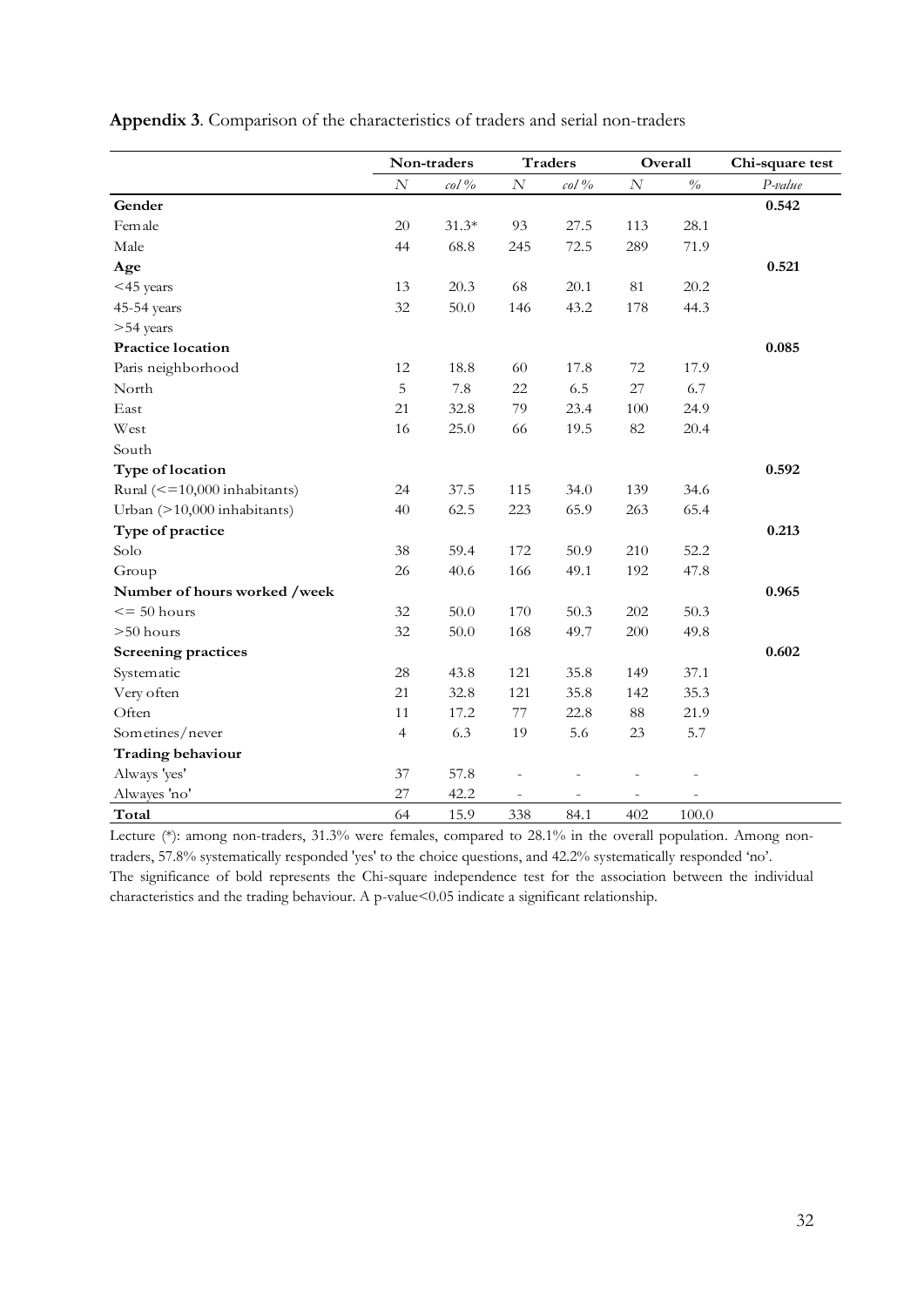# Supplementary files

|  |  |  | Supplementary file A. Full description of attributes in each cancer screening context. |
|--|--|--|----------------------------------------------------------------------------------------|
|  |  |  |                                                                                        |

| <b>BREAST CANCER</b> |                                                                                                                                                                                                                                                                                                       |
|----------------------|-------------------------------------------------------------------------------------------------------------------------------------------------------------------------------------------------------------------------------------------------------------------------------------------------------|
| <b>Attributes</b>    | <b>Definition</b>                                                                                                                                                                                                                                                                                     |
| Leaflet              | Provision of cancer screening leaflets for your patients, containing information about<br>breast cancer and mammography                                                                                                                                                                               |
| Training             | Compensated training including the following items:<br>- Analysis of difficulties in screening uptake, strategies of conviction/application,<br>coordination with other specialists<br>- Benefits and harms balance of mammography, degree of treatment and quality of life<br>according to prognosis |
| Listing              | Bi-annual listing of patients aged 50-74 years having performed a mamogram in the past<br>two years                                                                                                                                                                                                   |
| Assistance           | Qualified staff assistance to monitor the screening of your patients, including either:<br>- Presence of taff for the reception/advice of patients, twice a month<br>- Networking with a call centre to contact or revive patients not to date with their<br>screening                                |
| Payment              | Additional payment conditional or reaching (or drawing closer to) 80% of female patients<br>between 50 and 74 years of age having performed a mammogram in the past two years                                                                                                                         |

| <b>CERIVICAL CANCER</b> |                                                                                                                                                                                                                                                                                    |
|-------------------------|------------------------------------------------------------------------------------------------------------------------------------------------------------------------------------------------------------------------------------------------------------------------------------|
| <b>Attributes</b>       | <b>Definition</b>                                                                                                                                                                                                                                                                  |
| Leaflet                 | Provision of cancer screening leaflets for your patients, containing information about<br>cervical cancer and Pap smears                                                                                                                                                           |
| Training                | Compensated training including the following items:<br>- Analysis of difficulties in screening uptake, strategies of conviction/application,<br>coordination with other specialists<br>- Realisation of Pap smears, degree of treatment and quality of life according to prognosis |
| Listing                 | Bi-annual listing of patients aged 25-65 years having performed a Pap smears in the past<br>three years                                                                                                                                                                            |
| Assistance              | Qualified staff assistance to monitor the screening of your patients, including either:<br>- Presence of taff for the reception/advice of patients, twice a month<br>- Networking with a call centre to contact or revive patients not to date with their<br>screening             |
| Payment                 | Additional payment conditional or reaching (or drawing closer to) 80% of female patients<br>between 25 and 65 years of age having performed a Pap smears in the past three years                                                                                                   |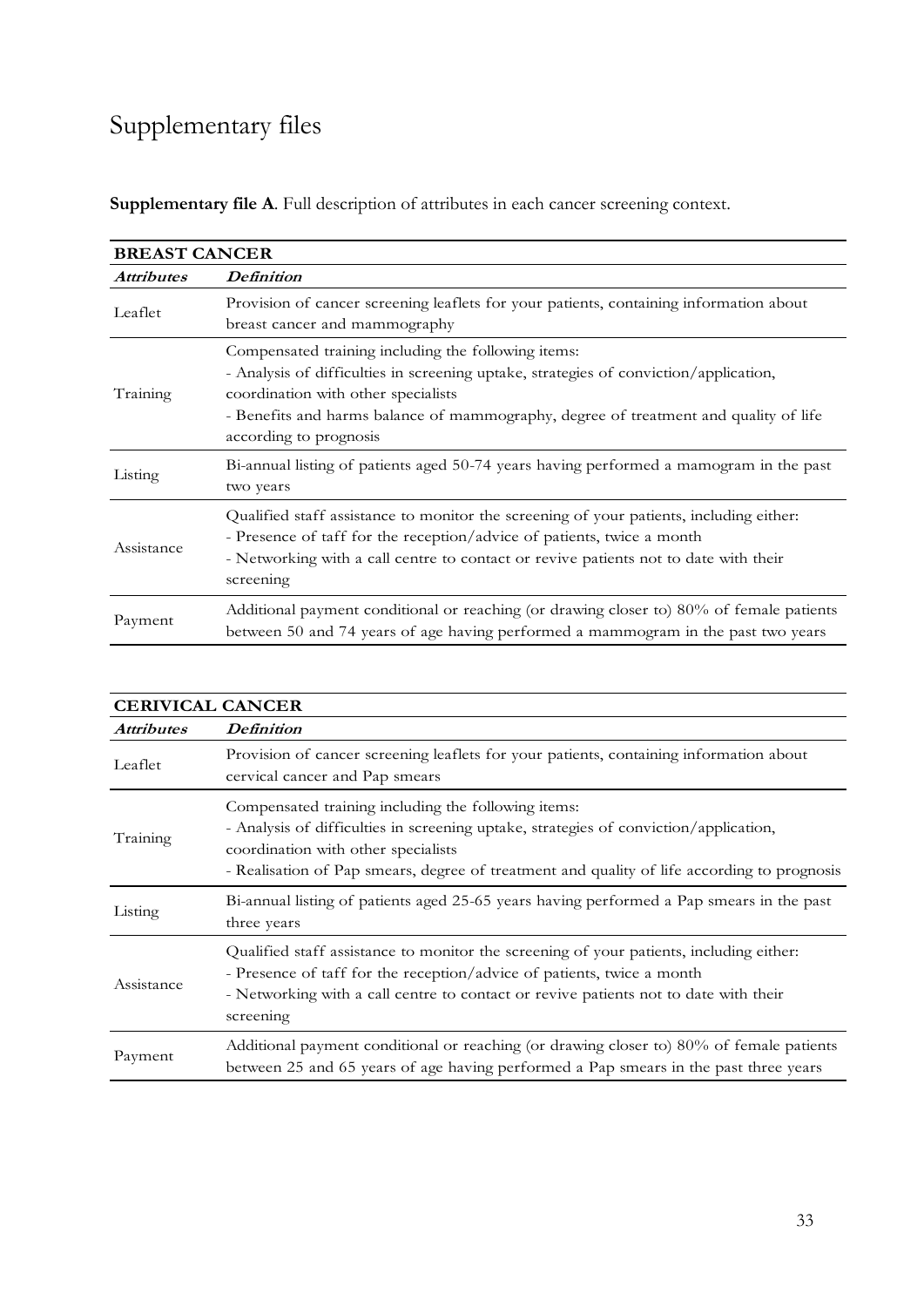|                   | <b>COLORECTAL CANCER</b>                                                                                                                                                                                                                                                                |
|-------------------|-----------------------------------------------------------------------------------------------------------------------------------------------------------------------------------------------------------------------------------------------------------------------------------------|
| <b>Attributes</b> | <b>Definition</b>                                                                                                                                                                                                                                                                       |
| Leaflet           | Provision of cancer screening leaflets for your patients, containing information about<br>colorectal cancer and Hemoccult tests                                                                                                                                                         |
| Training          | Compensated training including the following items:<br>- Analysis of difficulties in screening uptake, strategies of conviction/application,<br>coordination with other specialists<br>- Benefits of early detection, degree of treatment and quality of life according to<br>prognosis |
| Listing           | Bi-annual listing of patients aged 50-74 years having performed an hemoccult test in the<br>past two years                                                                                                                                                                              |
| Assistance        | Qualified staff assistance to monitor the screening of your patients, including either:<br>- Presence of taff for the reception/advice of patients, twice a month<br>- Networking with a call centre to contact or revive patients not to date with their<br>screening                  |
| Payment           | Additional payment conditional or reaching (or drawing closer to) 50% of patients (males<br>and females) between 50 and 74 years of age having performed an Hemoccult test in the<br>past two years                                                                                     |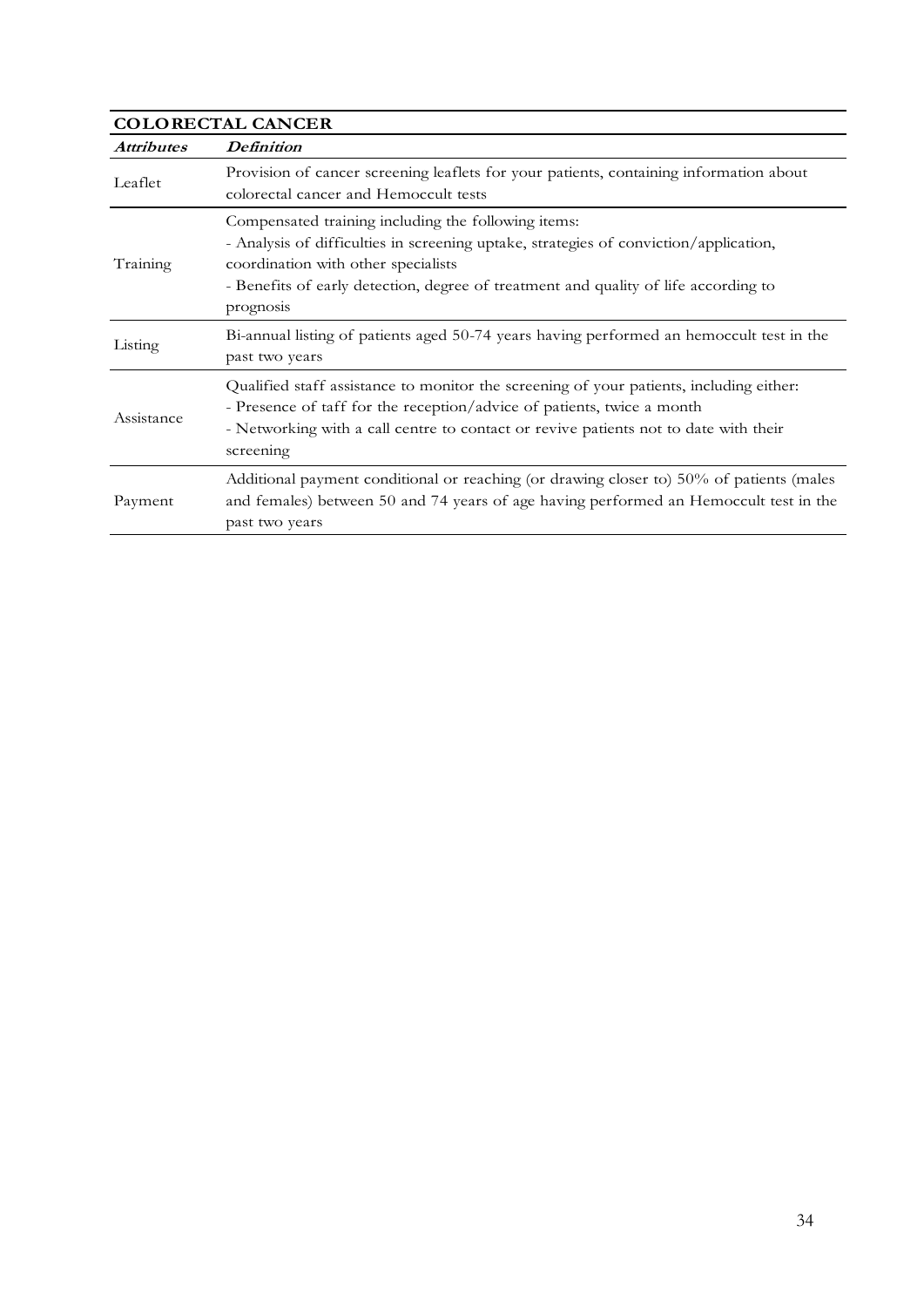| Supplementary file B. Results of the binary logit model among the general population (including non-traders) |  |  |  |
|--------------------------------------------------------------------------------------------------------------|--|--|--|
|                                                                                                              |  |  |  |

|                             | <b>Breast cancer</b>     |                           |                     | Cervical cancer                                   | Colorectal cancer        |                               |  |
|-----------------------------|--------------------------|---------------------------|---------------------|---------------------------------------------------|--------------------------|-------------------------------|--|
|                             | Main effects (1)         | Interactions (2)          | Main effects (1)    | Interactions (2)                                  | Main effects $(1)$       | Interactions (2)              |  |
|                             | Coef. [95% CI]           | Coef. [95% CI]            | Coef. [95% CI]      | Coef. [95% CI]                                    | Coef. [ $95\%$ CI]       | Coef. [95% CI]                |  |
| 1. Preferences estimates    |                          |                           |                     |                                                   |                          |                               |  |
| Intercept                   | $-1.53$ $[-1.90; -1.17]$ | $-1.41$ $[-1.81; -1.03]$  |                     | $-1.50$ $[-1.87; -1.15]$ $-1.47$ $[-1.85; -1.10]$ | $-1.50$ $[-1.88; -1.13]$ | $-1.32$ [ $-1.71$ ; $-0.94$ ] |  |
| LEAF                        | $0.33$ [0.16; 0.49]      | $0.32$ [-0.07; 0.57]      | $0.39$ [0.20; 0.58] | $0.50$ [0.25; 0.75]                               | $0.25$ [0.06; 0.45]      | $0.16$ [-0.10; 0.42]          |  |
| <b>TRAIN</b>                | $0.59$ [0.38; 0.79]      | $0.55$ [0.35; 0.75]       | $0.63$ [0.40; 0.87] | $0.63$ [0.40; 0.86]                               | $0.44$ [0.22; 0.66]      | $0.39$ [0.16; 0.60]           |  |
| <b>LIST</b>                 | $0.70$ [0.47; 0.94]      | $0.55$ [0.26; 0.84]       | $0.76$ [0.50; 1.02] | $0.65$ [0.34; 0.96]                               | $0.47$ [0.24; 0.70]      | $0.28$ [0.00; 0.56]           |  |
| <b>ASSIST</b>               | $0.08$ [-0.15; 0.31]     | $-0.09$ $[-0.39; 0.22]$   | $0.36$ [0.12; 0.60] | $0.24$ [-0.08; 0.57]                              | $0.00$ [-0.21; 0.22]     | $-0.19$ [ $-0.49$ ; $0.10$ ]  |  |
| PAY                         | $0.29$ [0.22; 0.35]      | $0.29$ [0.22; 0.36]       | $0.26$ [0.20; 0.33] | $0.28$ [0.21; 0.35]                               | $0.38$ [0.31; 0.45]      | $0.37$ [0.30; 0.44]           |  |
| <b>LEAF×PAY</b>             |                          | $-0.02$ [ $-0.11; 0.07$ ] |                     | $-0.07$ [ $-0.15; 0.02$ ]                         |                          | $0.01$ [-0.07; 0.76]          |  |
| LIST×ASSIST                 |                          | $0.30$ [-0.02; 0.63]      |                     | $0.17$ [-0.16; 0.51]                              |                          | $0.40$ [0.03; 0.76]           |  |
| 2. MRS estimates (in $\%$ ) |                          |                           |                     |                                                   |                          |                               |  |
| LEAF                        | 1.15 $[0.61; 1.70]$      |                           | 1.48 [0.77; 2.19]   |                                                   | $0.67$ [0.16; 1.18]      |                               |  |
| <b>TRAIN</b>                | 2.05 [1.23; 2.86]        |                           | 2.41 [1.4; 3.42]    |                                                   | 1.17 [0.58; 1.76]        |                               |  |
| <b>LIST</b>                 | 2.45 [1.53; 3.36]        |                           | 2.89 [1.65; 4.12]   |                                                   | 1.24 [0.58; 1.90]        |                               |  |
| <b>ASSIST</b>               | $0.27$ [-0.55; 1.01]     | $\equiv$                  | 1.37 [0.40; 2.34]   | $\overline{\phantom{a}}$                          | $0.01$ [-0.56; 0.58]     |                               |  |
| 3. Model statistics         |                          |                           |                     |                                                   |                          |                               |  |
| Number of GPs               | 132                      | 132                       | 128                 | 128                                               | 131                      | 131                           |  |
| Number of observations      | 1440                     | 1440                      | 1423                | 1423                                              | 1448                     | 1448                          |  |
| Log-Likelihood              | $-911.42$                | $-910.74$                 | $-895.49$           | $-894.97$                                         | $-899.25$                | $-897.9$                      |  |
| Pseudo R2                   | 0.087                    | 0.087                     | 0.089               | 0.090                                             | 0.103                    | 0.105                         |  |